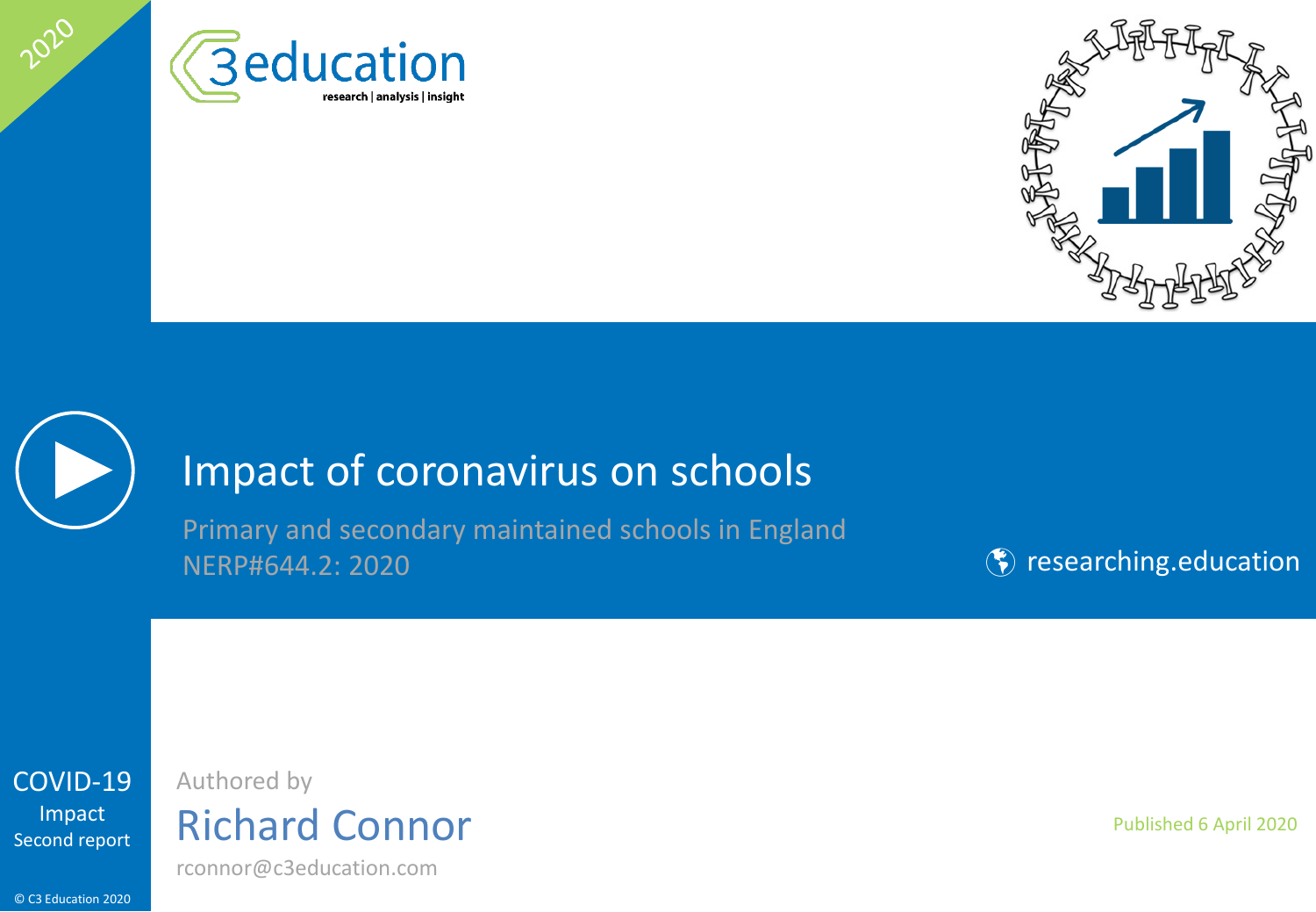

## [Intro](#page-3-0)duction 4 8 Pages / Slides [Exec.](#page-8-0)  Sum Executive Summary (all KS) 9 18 18  $\begin{array}{|c|c|c|c|c|}\n\hline\n\text{Ch.1} & \text{EYFS} \\
\hline\n\text{Farly Years Foundation Stage} & & & 19 & & 21\n\end{array}$  $\begin{array}{|c|c|c|c|c|}\n\hline\n\text{Ch.1} & \text{EYFS} \\
\hline\n\text{Farly Years Foundation Stage} & & & 19 & & 21\n\end{array}$  $\begin{array}{|c|c|c|c|c|}\n\hline\n\text{Ch.1} & \text{EYFS} \\
\hline\n\text{Farly Years Foundation Stage} & & & 19 & & 21\n\end{array}$ [Ch.2](#page-20-0)  $KSI$ Click here to go to chapter **Contents** contents page and sampling and sampling and sampling and sampling and sampling contents page The situation so far Early Years Foundation Stage Key Stage One

Click anywhere on this side bar to go back to the

<span id="page-1-0"></span>2020

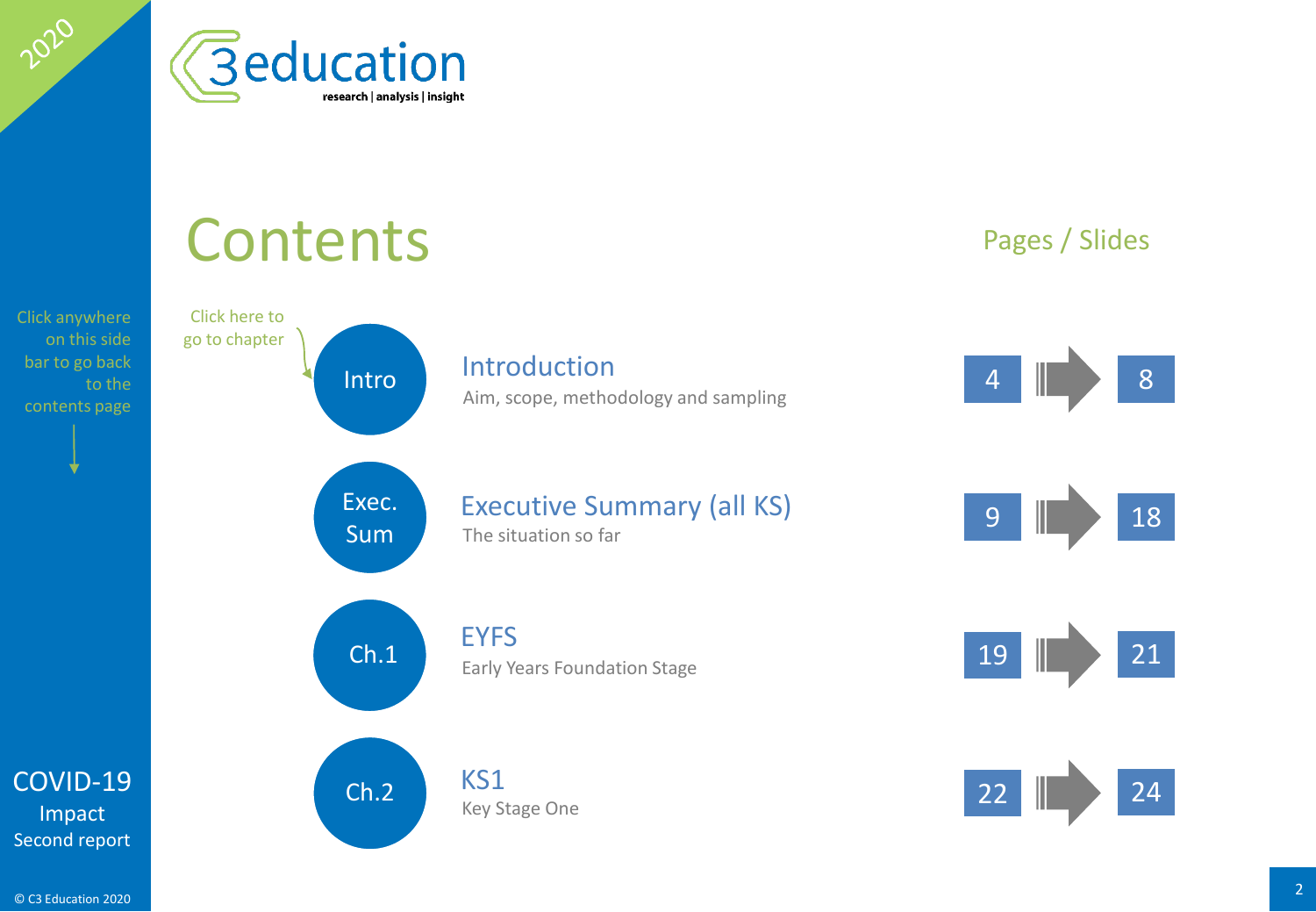

# **Contents**



## Pages / Slides









[COVID-19](#page-1-0) Impact Second report

2020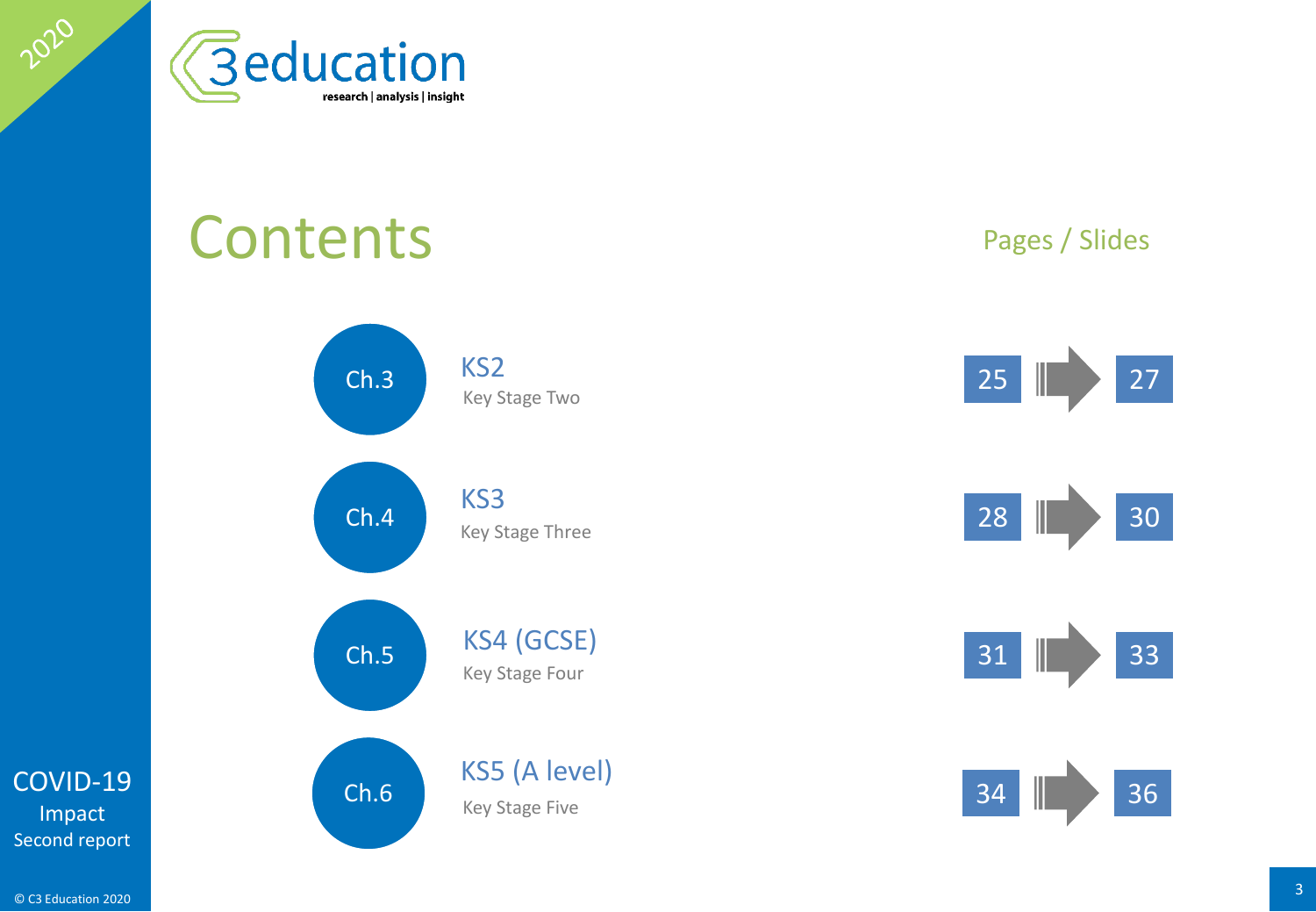



# Aim, scope, methodology and sampling

[COVID-19](#page-1-0) Impact Second report

<span id="page-3-0"></span>2020

# Introduction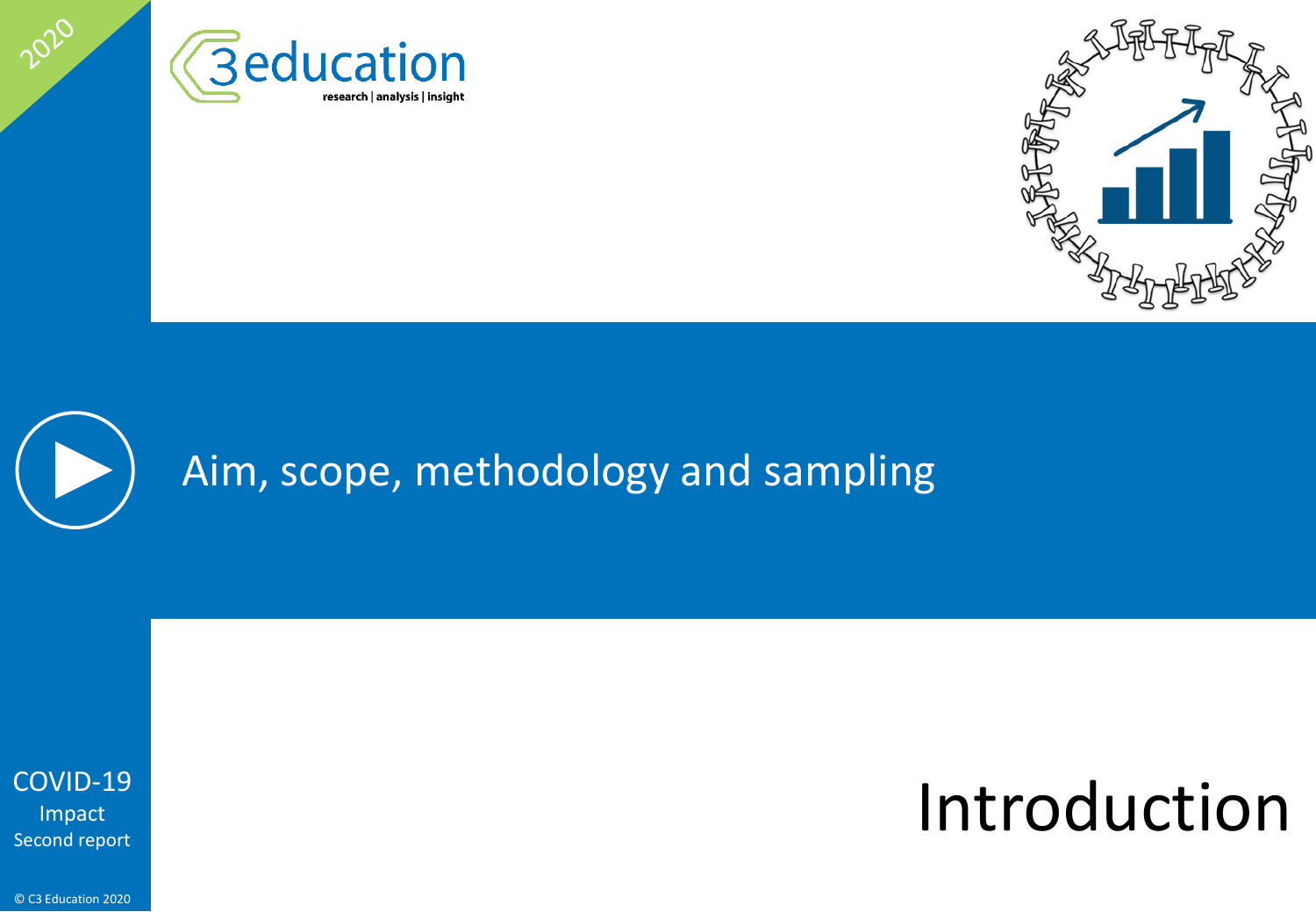



The aim of this research project is to regularly update the sector on the impact of the novel coronavirus (COVID-19) on school activities and resourcing.

This second analysis reviews the findings from an online questionnaire issued to key stage leaders across maintained schools in England. We only gave schools five days to respond to this review given the requirement to report back promptly in a rapid changing environment. The first consultation was issued on 6 March and closed on 12 March. This second activity was issued on 24 March after the school closure announcement had been made and closed on 29 March.

Our sampling practices remain consistent between projects, with potential respondents pre-profiled to ensure a representative picture of the marketplace each time this activity is revisited. The results, although from a limited number of schools, should provide an effective picture of issues facing schools at any point in time.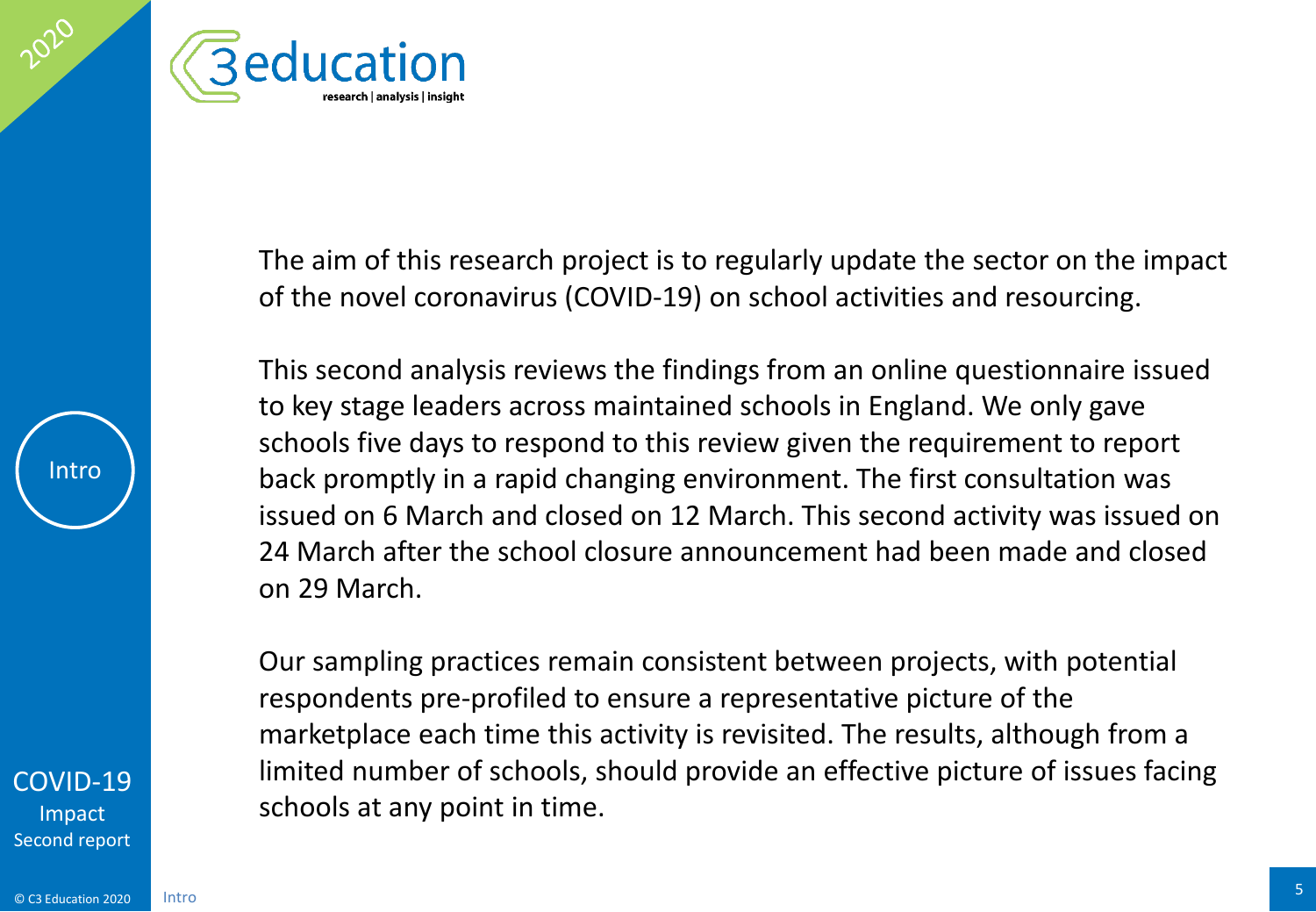

This report is compiled from data collected from opted-in members of the National Education Research Panel (NERP), operated by C3 Education.



The following members were contacted, with an average of 41% of invited members responding in full to the questions presented.

| <b>Panel</b> | Sub-group       | <b>Invited</b> | <b>Responded</b> | % response |
|--------------|-----------------|----------------|------------------|------------|
| Primary      | <b>EYFS</b>     | 207            | 87               | 42%        |
|              | KS1             | 227            | 91               | 40%        |
|              | KS <sub>2</sub> | 235            | 102              | 43%        |
| Secondary    | KS3             | 248            | 110              | 44%        |
|              | KS4             | 256            | 104              | 41%        |
|              | KS5             | 197            | 62               | 31%        |
| Total        | Combined        | 1370           | 556              | 41%        |

Intro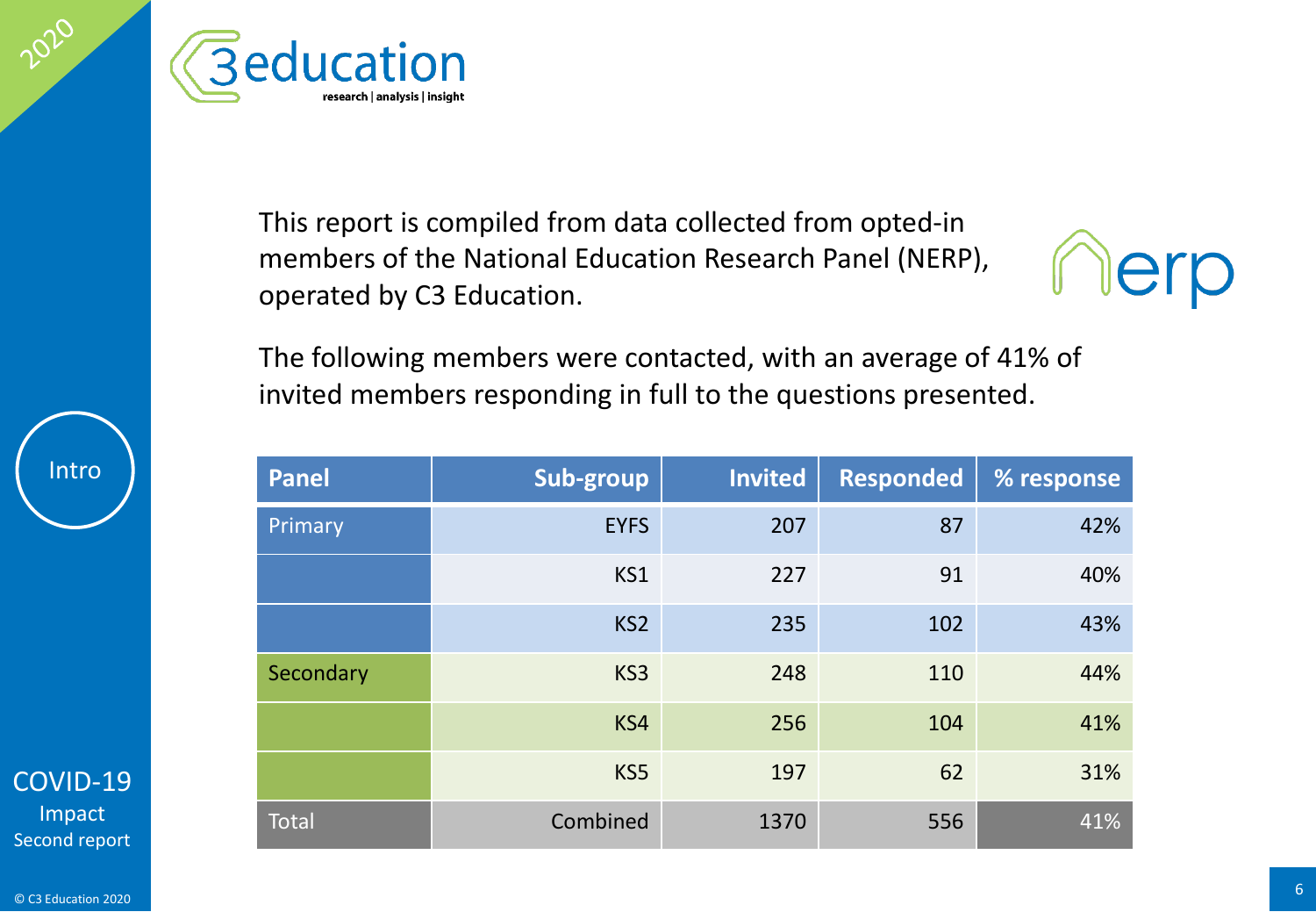



To ensure a representative view of the marketplace a number of prerequisites were put in place, which included ensuring a broad spread of responses from all nine of the English standard regions, school size and split by school type. In addition, each school is classified under our 'New Technology' index (NTI), which aims to ensure responses are not only received from technology rich schools, but also from those that are less likely to be using as much edtech.



| <b>Panel</b> | <b>School type</b> | <b>Invited</b> | <b>Responded</b> | % response |
|--------------|--------------------|----------------|------------------|------------|
| Primary      | Academy            | 192            | 103              | 54%        |
|              | Authority          | 465            | 182              | 39%        |
| Secondary    | Academy            | 494            | 185              | 37%        |
|              | Authority          | 219            | 86               | 39%        |
| <b>Total</b> |                    | 1370           | 556              | 42%        |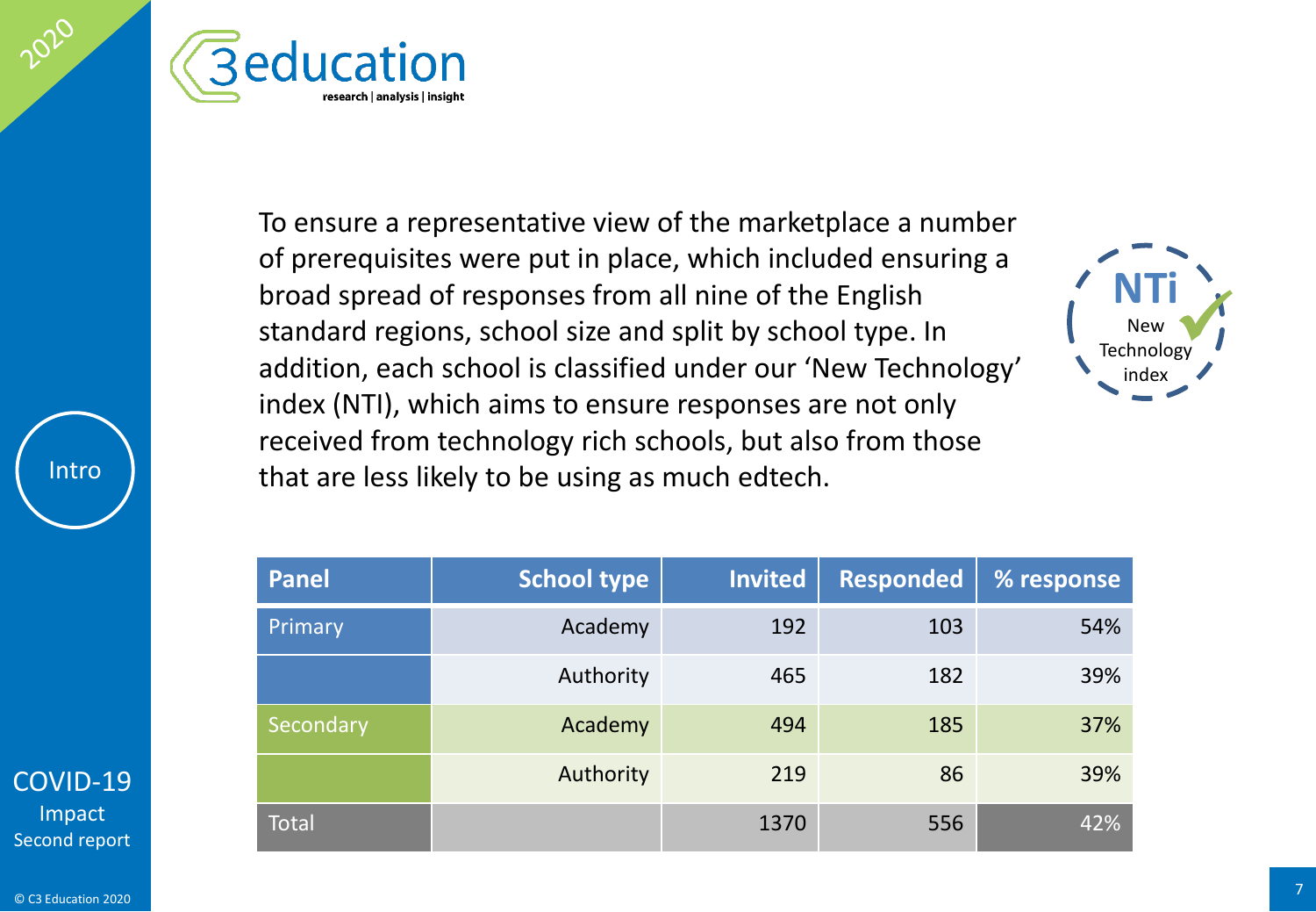



## The regional split is representative of the number of schools in each region and helps ensure

there is no bias in obtaining a disproportionate number of schools in any particular region.



| <b>Panel</b>           | <b>Schools</b> | % of<br>sample |
|------------------------|----------------|----------------|
| <b>South West</b>      | 65             | 12%            |
| <b>South East</b>      | 72             | 13%            |
| London                 | 73             | 13%            |
| <b>East of England</b> | 67             | 12%            |
| <b>East Midlands</b>   | 62             | 11%            |
| <b>West Midlands</b>   | 57             | 10%            |
| Yorkshire / Humber     | 58             | 10%            |
| <b>North East</b>      | 55             | 10%            |
| <b>North West</b>      | 47             | 9%             |
| <b>Total</b>           | 556            | 100%           |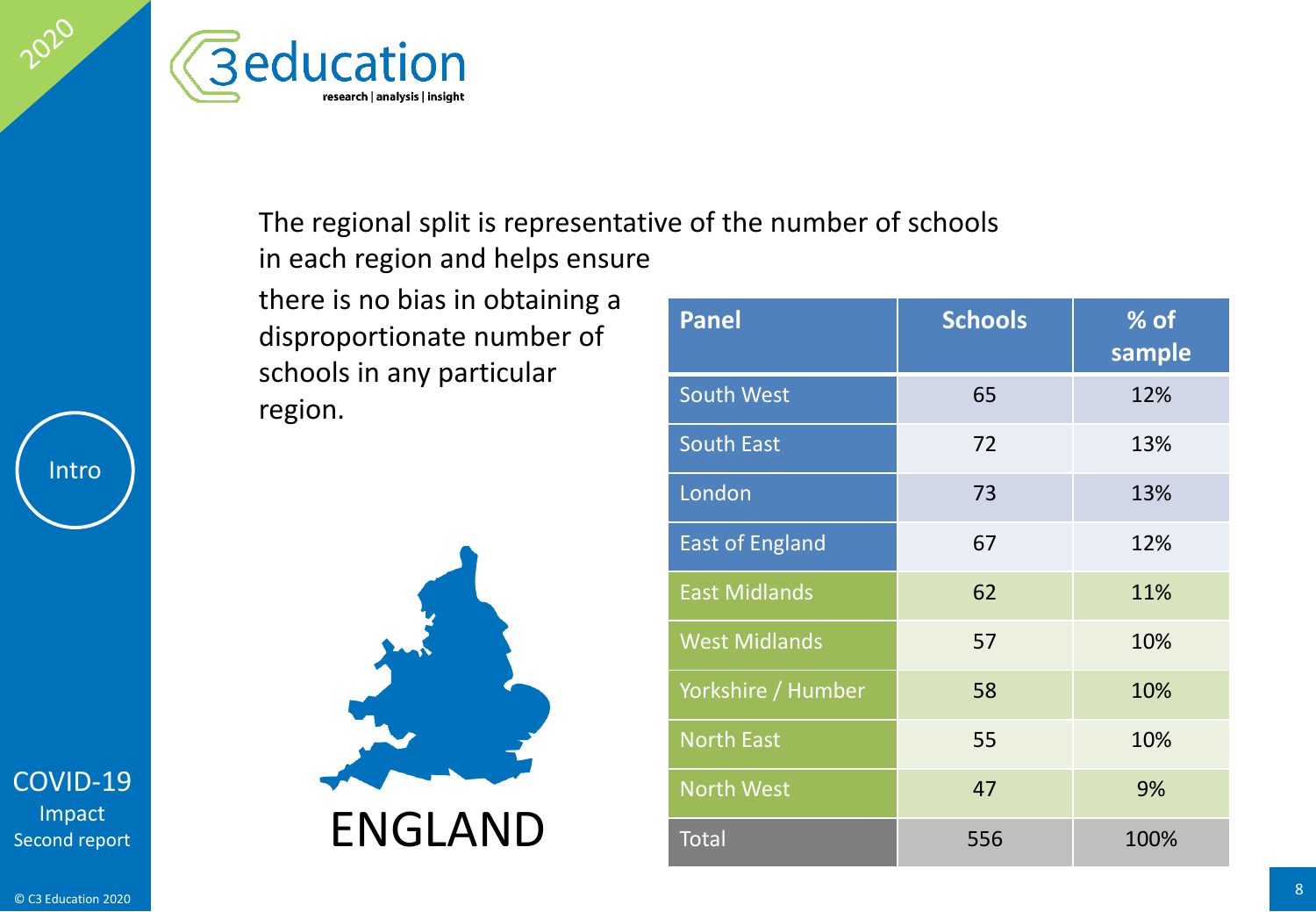





<span id="page-8-0"></span>2020

# Executive summary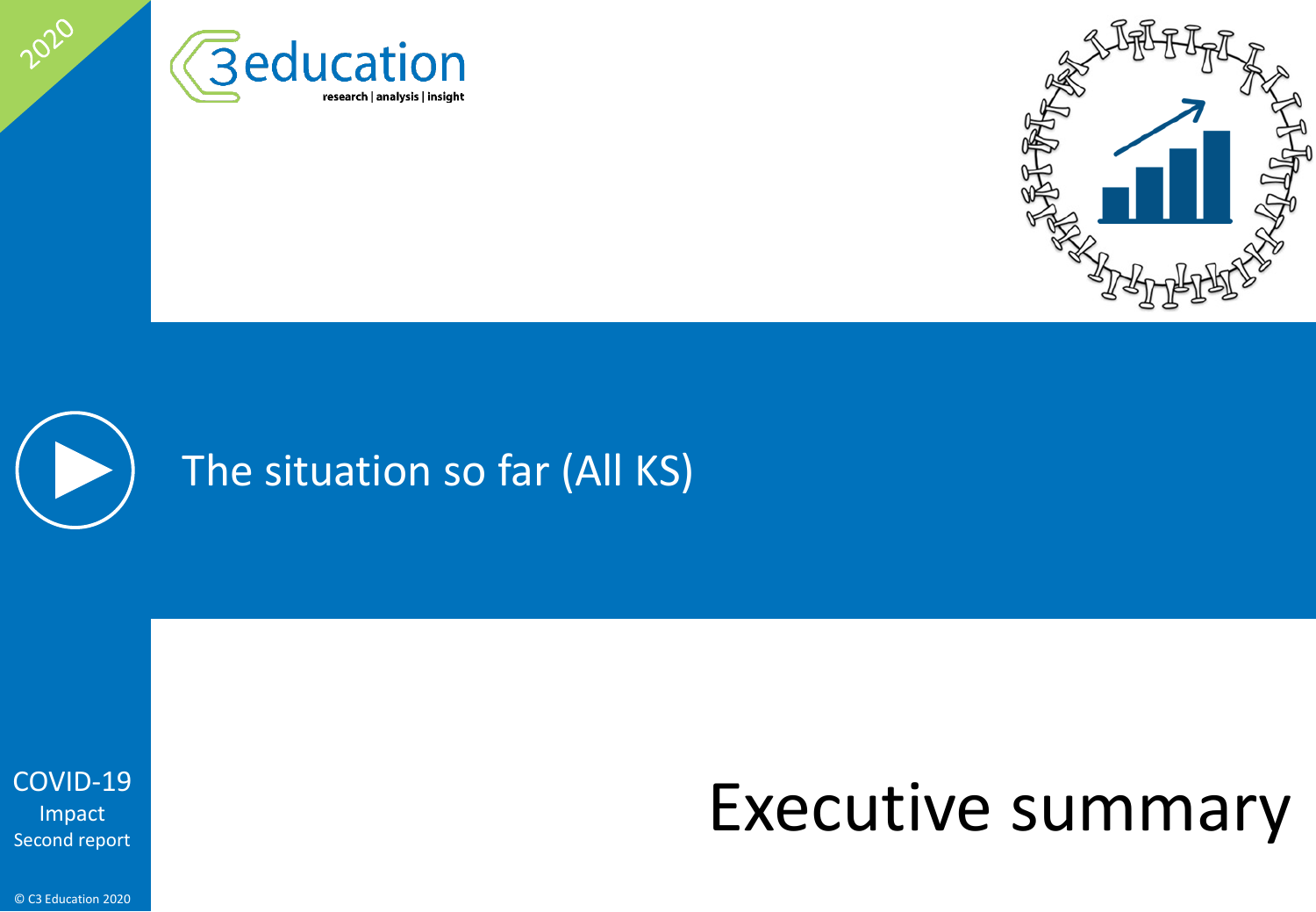





There is broad agreement by academic leaders that GCSE and A level students should have the right to take specific subject examinations in the new academic year if they are unsatisfied with the grade determined by the school and/or awarding bodies.

KS3 and KS5 teachers are coping the best with delivering the requirements of the curriculum at this time. In comparison, KS4 teachers are very likely not to be coping well at all. In the first week of school closures, nearly half of pupils are understood by teachers not to be coping with learning from home.



[COVID-19](#page-1-0) Impact Second report

Exec. Sum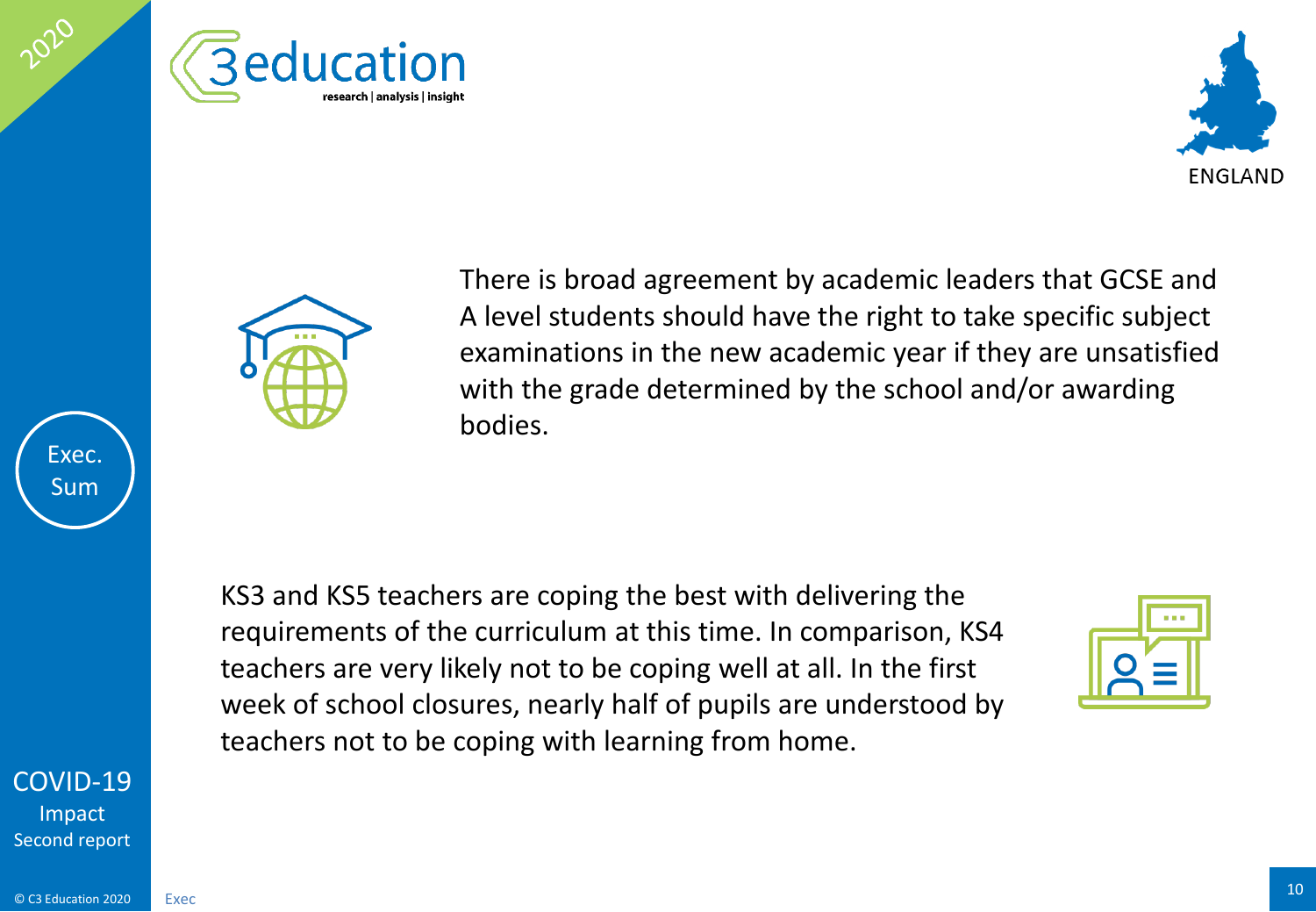





Currently, teachers are focusing on using general cloud-based learning platforms to deliver teaching, which is likely to be extended as the school closure period continues. Collaboration tools are only likely to be used at KS4 and KS5, although primary schools are indicating that more use will be made in future.

Video conferencing is not currently being used in primary schools; however there is an indication that a quarter of KS1 and KS2 academic leaders are considering use. At KS4 and KS5 about a fifth are already making use, with over a quarter of KS5 leaders indicating new or additional use in the future. New advice and security concerns may result in a reduction in future adoption.



[COVID-19](#page-1-0) Impact Second report

Exec. Sum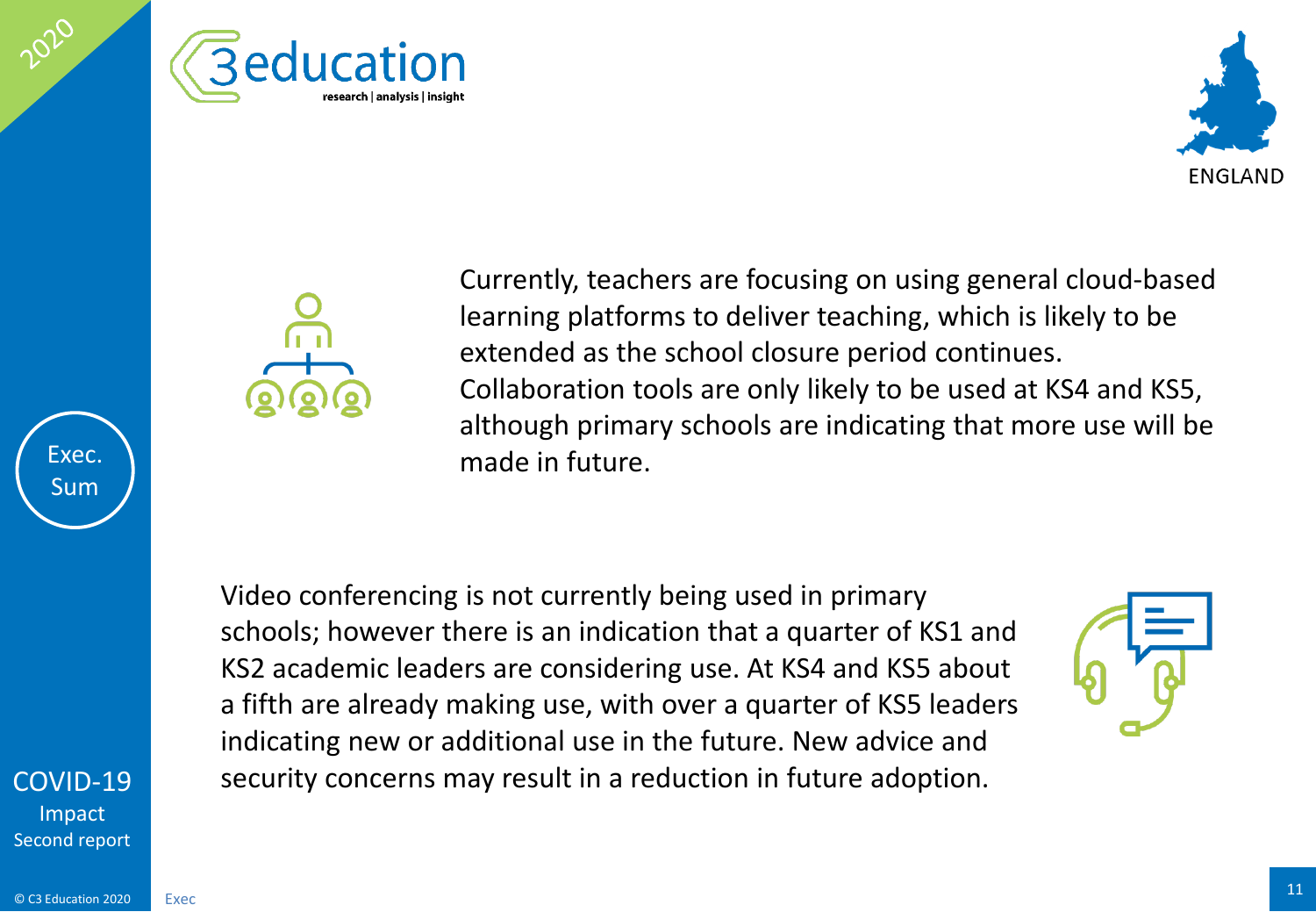





The use of individual subject courseware delivery solutions grows through the key stages, from almost no use at EYFS and KS1 to nearly half making use at KS5. However, use in the primary sector is expected to expand a little.

Videos are being used across all key stages, with greater use in the future. In contrast podcasts are less likely to be considered. Webinars are not currently used by primary teachers and are unlikely to be considered in the future. Only KS5 teachers currently identify any use, but this is unlikely to grow significantly.



[COVID-19](#page-1-0)

Exec. Sum

**Impact** Second report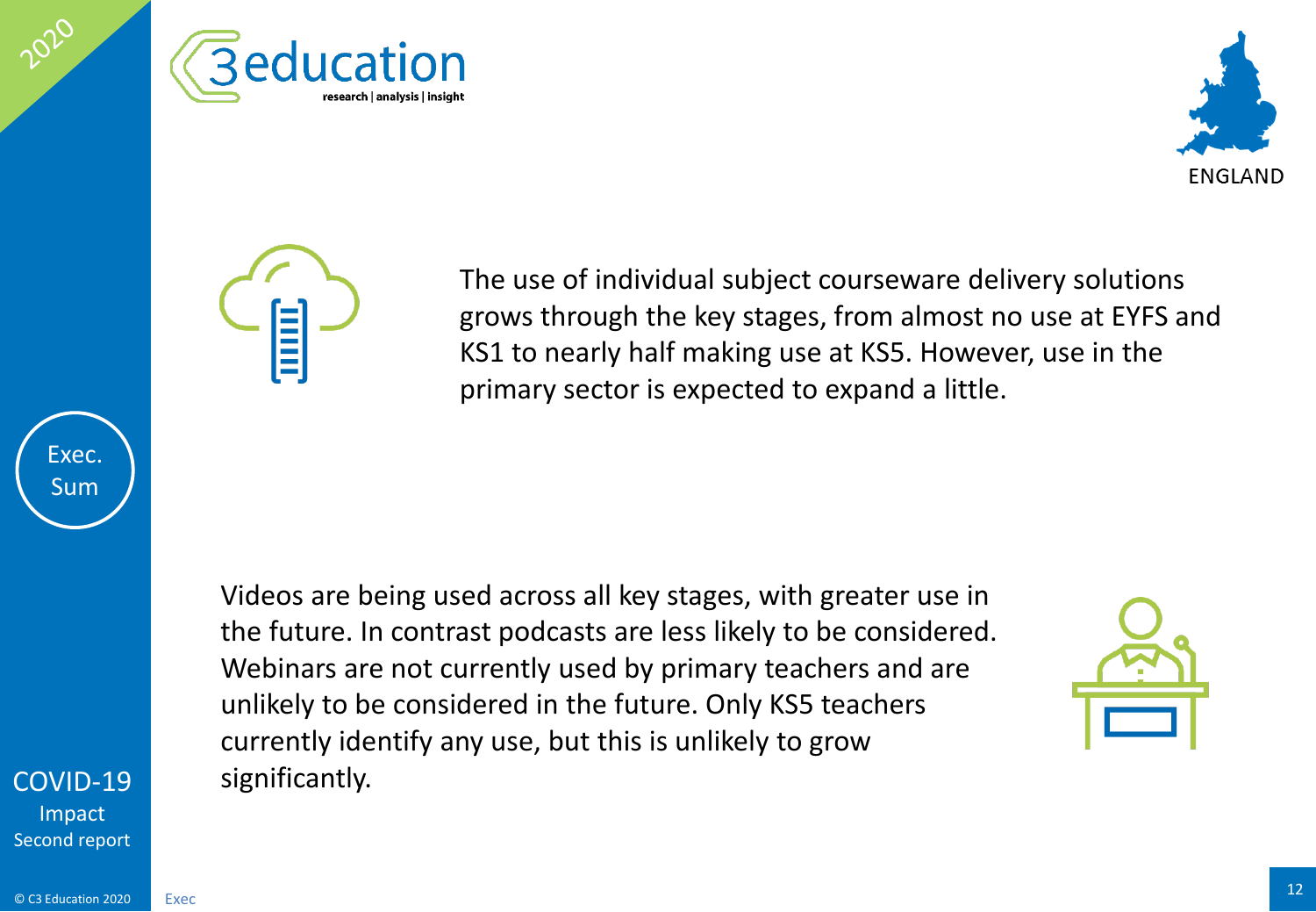





For all the types of software and content being considered in support of home learning, very little is likely to be procured through paid subscriptions. Only teachers at KS4 show any focus on paying for resources, of which a quarter are doing so.

Only a small minority of academic leaders have enough information and guidance to deliver teaching in the current environment. There is particular concern at KS2 and KS5. Outside of official sources, such as the DfE, Ofqual or PHE, teachers are most likely to look to their local authority of MAT.



[COVID-19](#page-1-0) Impact Second report

Exec. Sum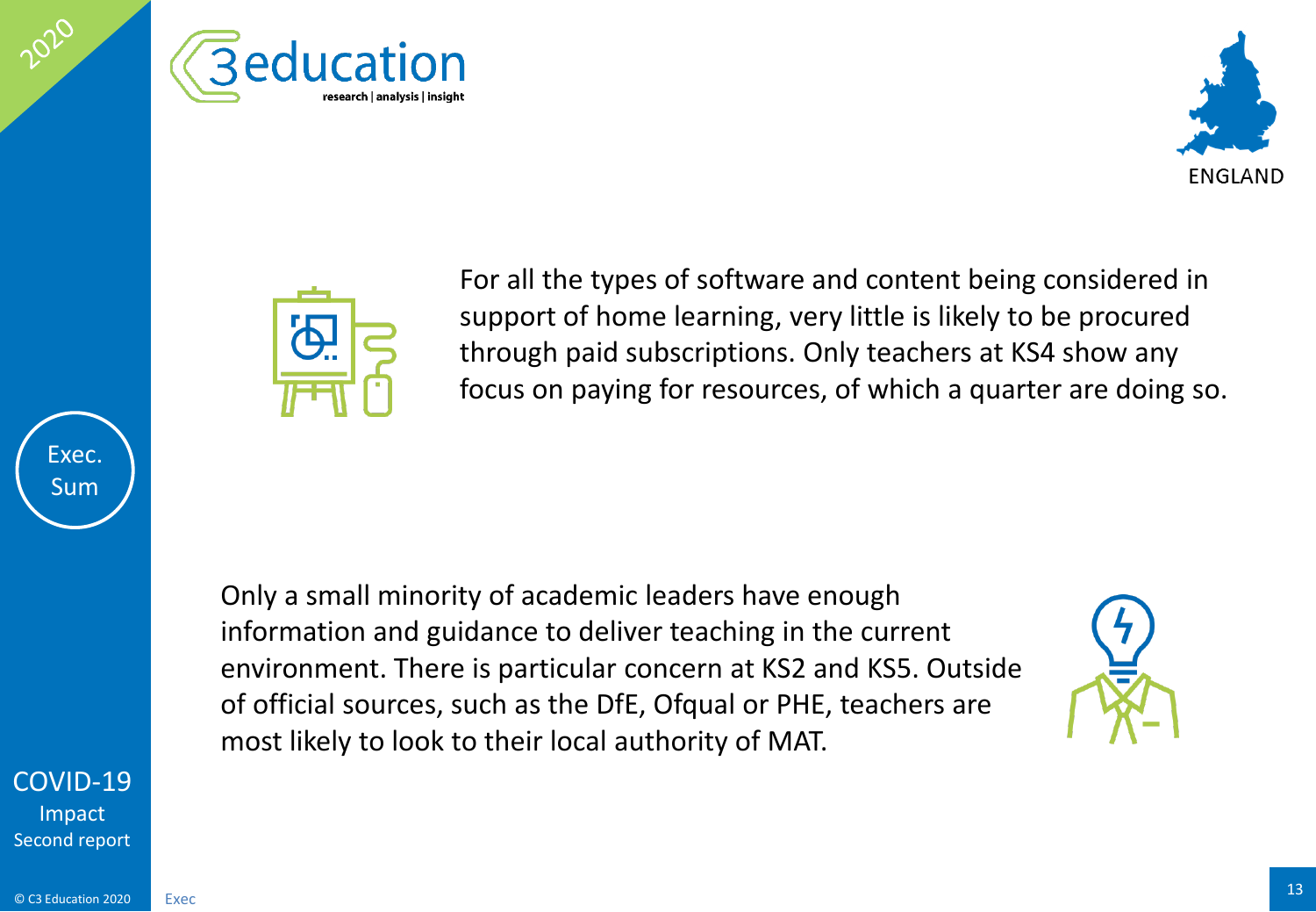





Second only to MATs and LAs, teachers look to publishers as a source of information and guidance on how to deliver teaching in the current environment. A similar proportion also look to software solution providers. In comparison, only primary schools will look to their IT hardware providers.

A third of schools are not anticipating adjusting how much is spent on teaching and learning resources this year, while a quarter will definitely make adjustments. Those adjustments are more likely to be directed towards increased spending, rather than requiring reductions.



[COVID-19](#page-1-0) **Impact** Second report

Exec. Sum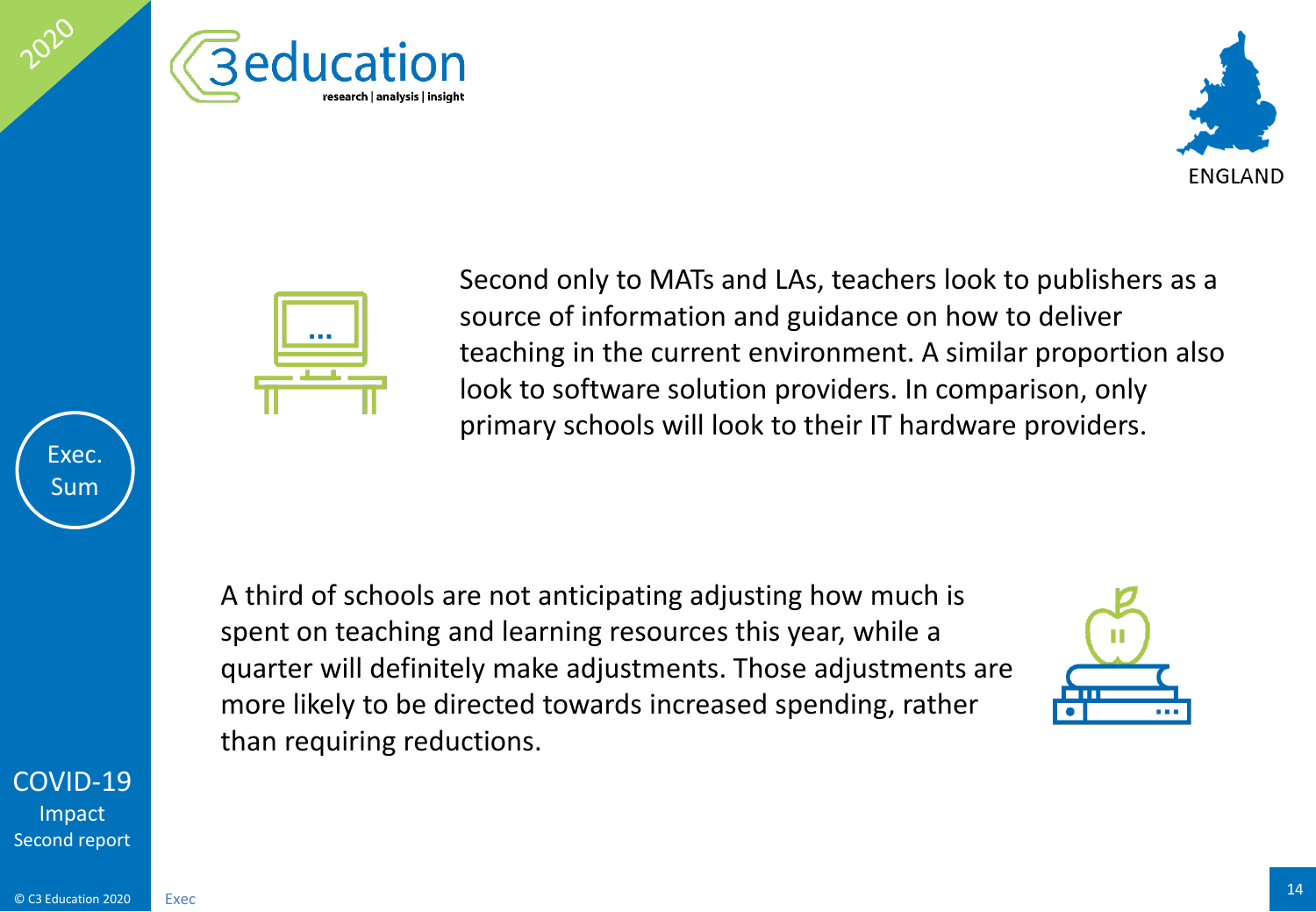





Spending at KS5 is most likely to be adjusted positively this year, with nearly half of respondents noting positive movement over contraction. Overall, only a quarter of primary schools and fewer than a fifth of secondary schools suggest a contraction in spending on teaching and learning resources this year.



Bias in spending intentions Bias in spending intentions

### $\overline{\textcirc}$  C3 Education 2020  $\overline{\text{Exec}}$  Exec Exec

[COVID-19](#page-1-0) Impact Second report

Exec. Sum

2020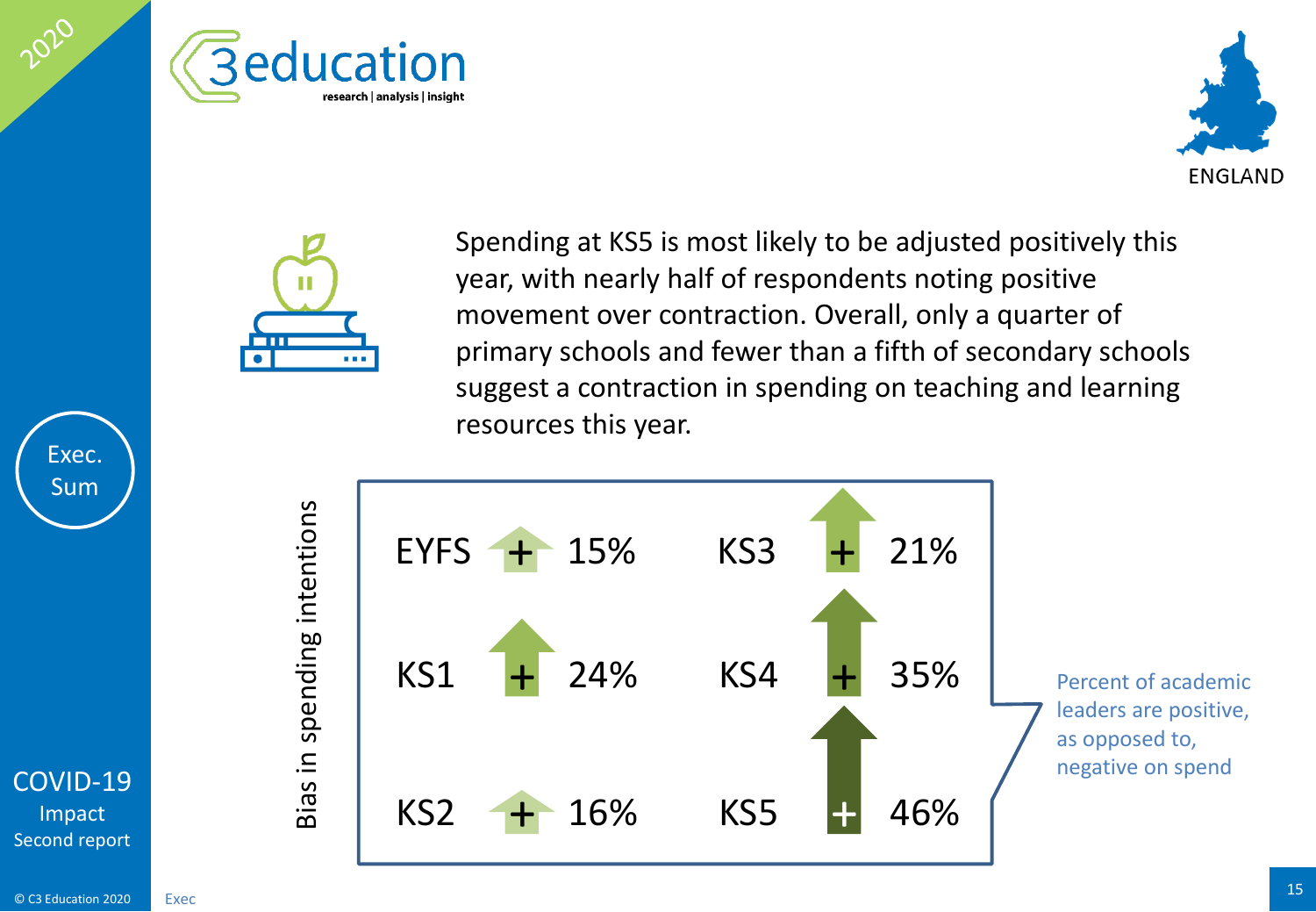**Beducation** research | analysis | insight



Do you feel that GCSE and A level students should have the right to take specific subject examinations in the new academic year if they are unsatisfied with the grade determined by the school and/or awarding bodies?





There is a clear belief by academic leaders that equivalent GCSE and A level examination re-sits should be offered to students that wish to do so, if they are unsatisfied with the grades determined by the school or awarding bodies.

[COVID-19](#page-1-0) Impact Second report

ALL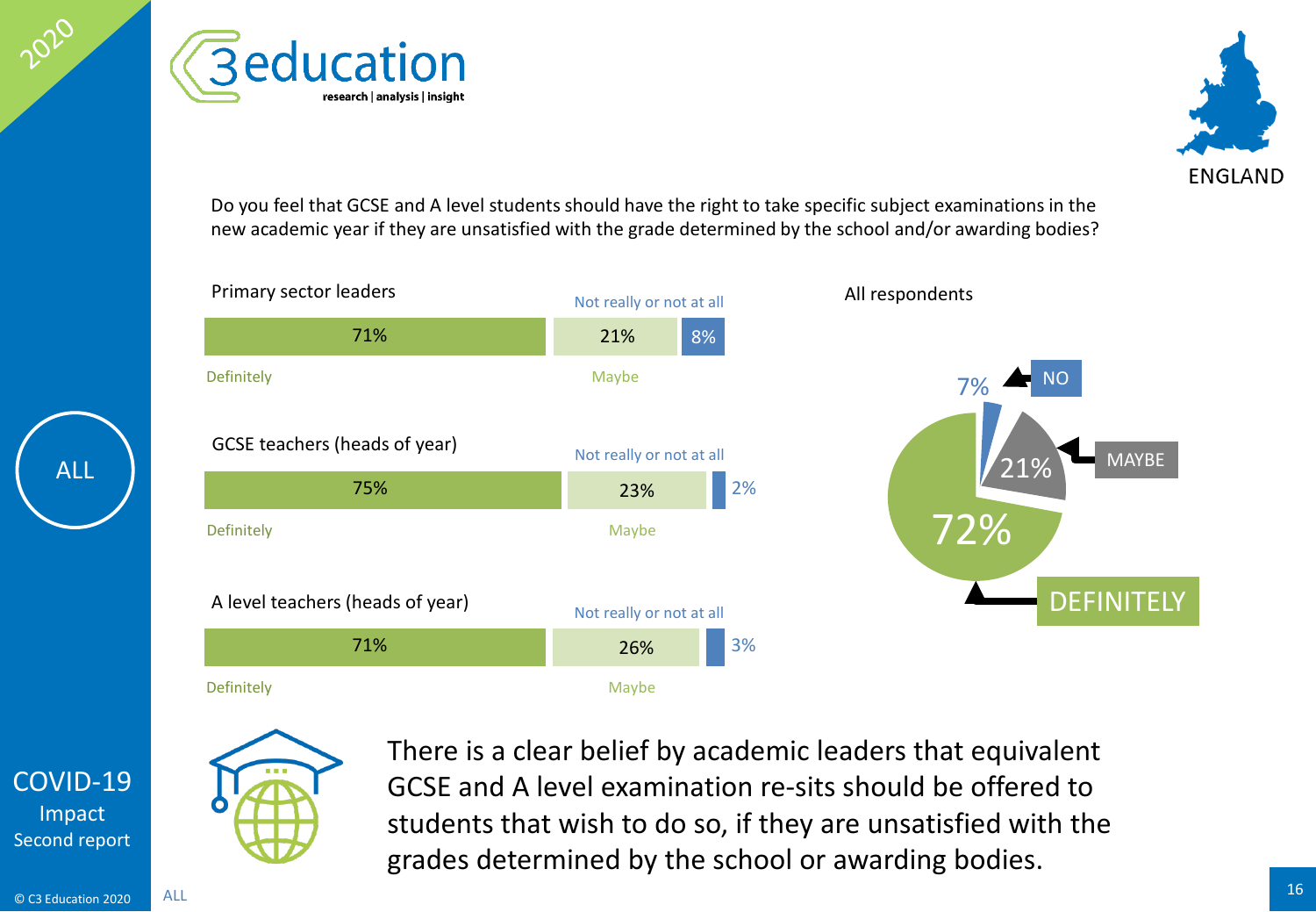







Are teachers coping with delivering the requirements of the curriculum?

| 21%               | 51%  | 28%                             |
|-------------------|------|---------------------------------|
| Surprisingly well | Okav | Struggling or not coping at all |

## How are pupils coping learning from home?

| 14%               | 40%  | 46%                             |     |
|-------------------|------|---------------------------------|-----|
| Surprisingly well | Dkav | Struggling or not coping at all | 82% |

Are you focusing on sourcing free or paid-for resources to support home learning?



Which methods are currently being used to continue your pupils' education from home?

| 61% | $\Box$ General cloud-based learning platform        |
|-----|-----------------------------------------------------|
| 31% | $\Box$ Collaboration tools                          |
| 12% | $\Box$ Video conferencing                           |
| 34% | $\Box$ Individual subject lesson delivery solutions |
| 32% | $\Box$ Videos (inc. TV/streaming services)          |
| 20% | $\Box$ Podcasts/blogs                               |
| 4%  | Webinars                                            |
| 13% | None of the above                                   |

### Using now Consider new or additional use in future

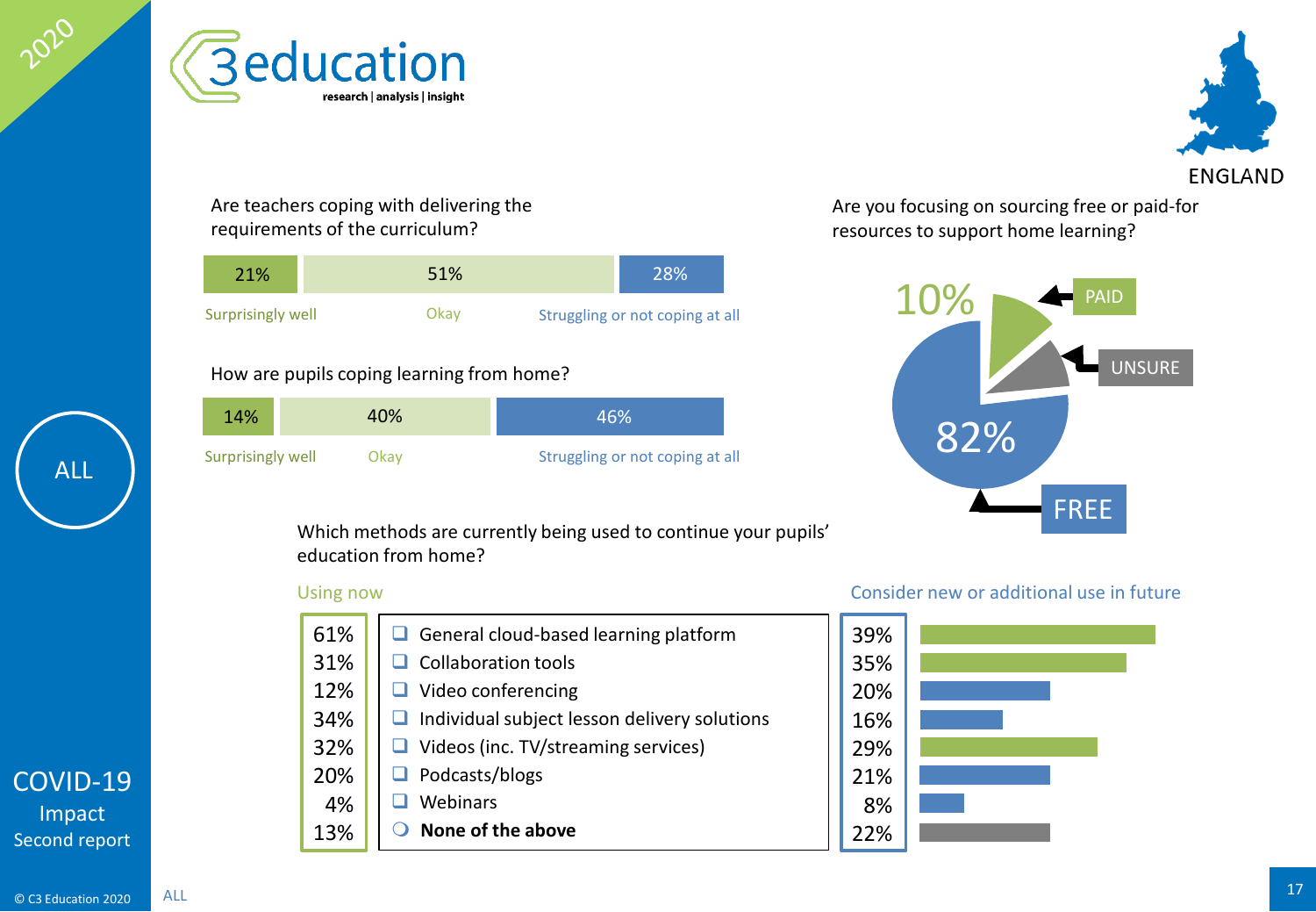



Do you consider you have enough information and guidance to deliver teaching in the current environment?

| 14%        | 68%      | 19%                       |
|------------|----------|---------------------------|
| Definitely | Somewhat | Not really, or not at all |

Outside of official sources (such as DfE and PHE), which sources of information and guidance is most likely to be helpful?



Are you anticipating adjusting how much you spend on teaching and learning resources this year because of the coronavirus?

28% 38% 35%





**ENGLAND**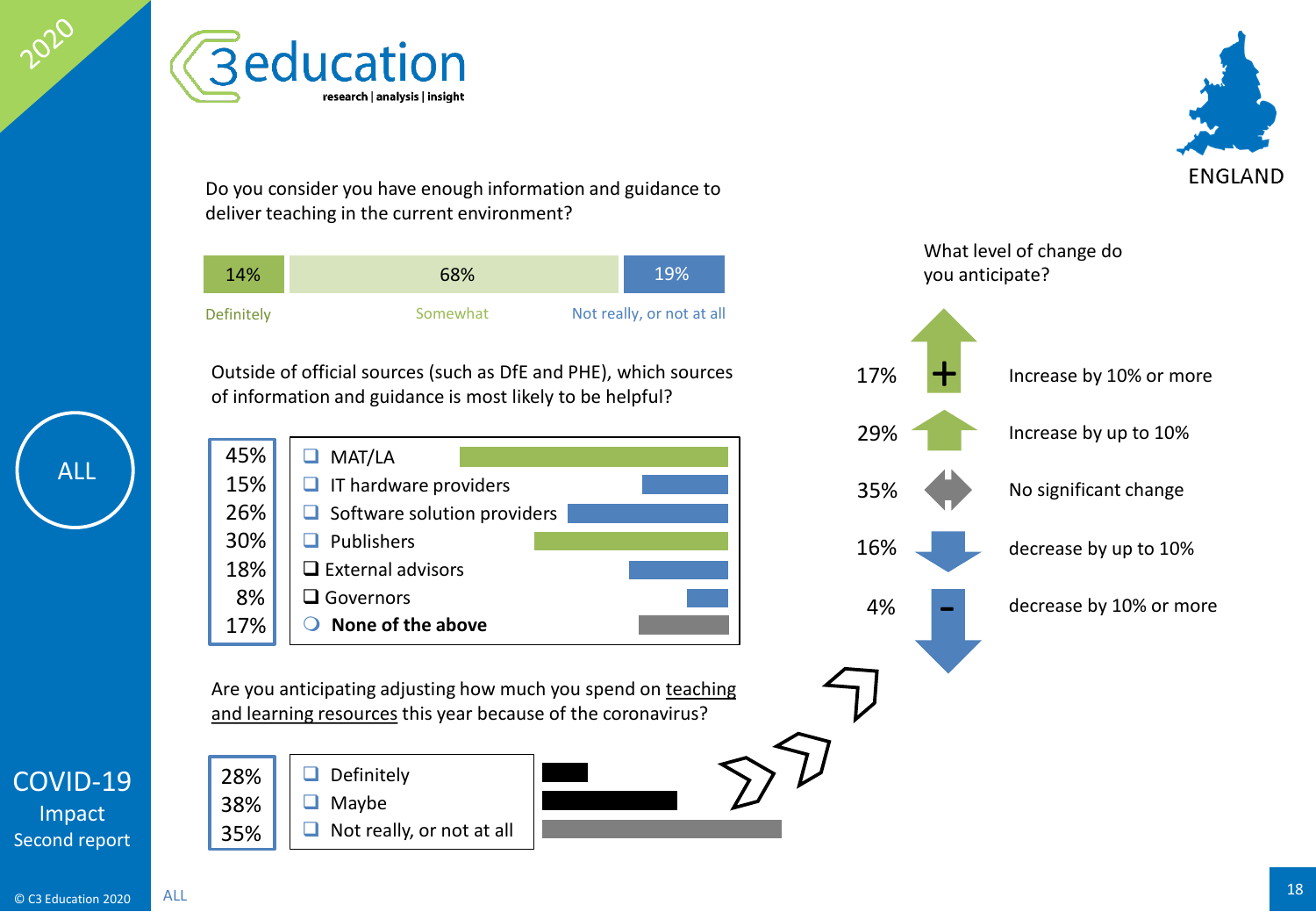





<span id="page-18-0"></span>2020

Ch.1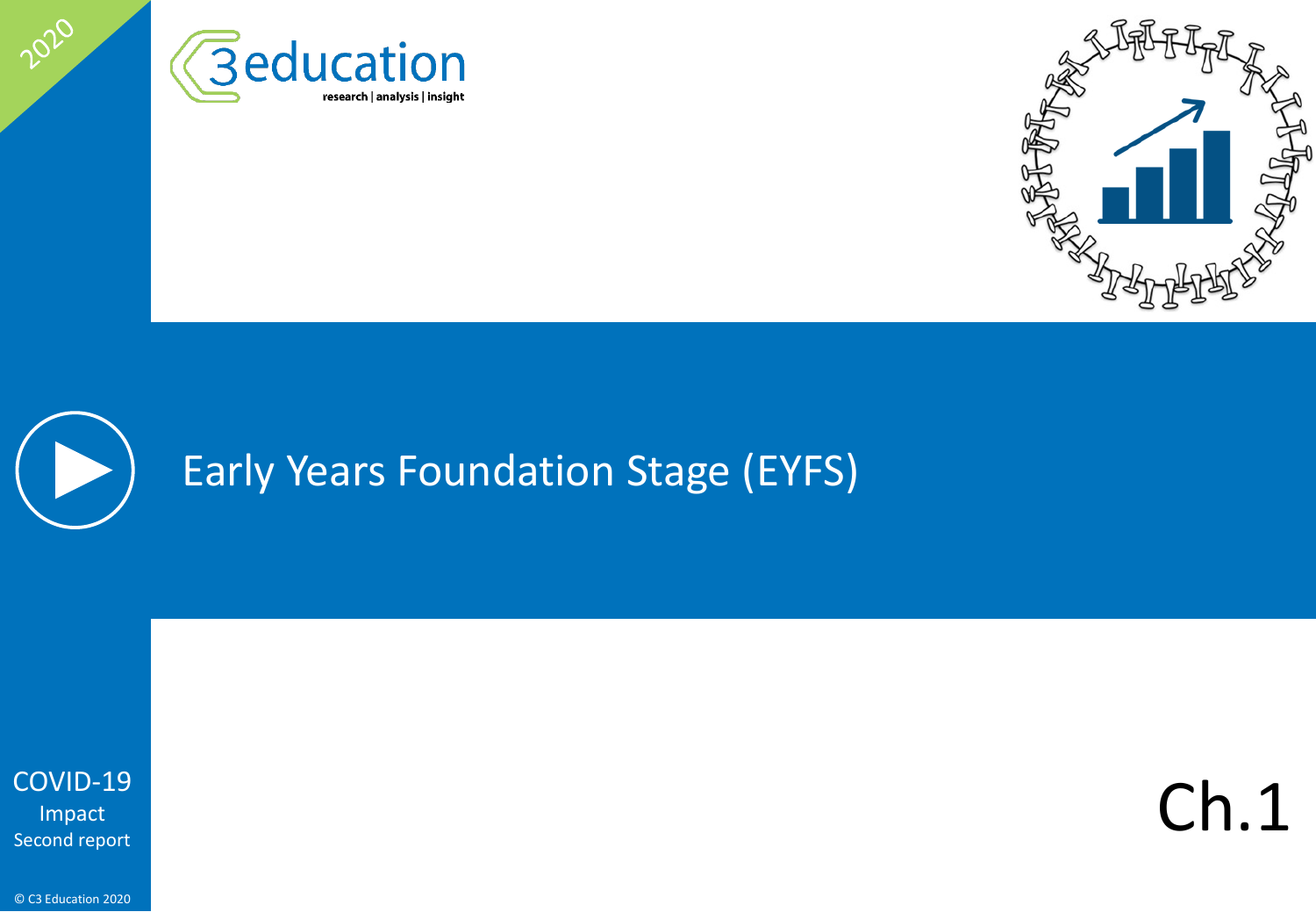







Are teachers coping with delivering the requirements of the curriculum?

| 18%               | 53%  | 29%                             |  |
|-------------------|------|---------------------------------|--|
| Surprisingly well | Okav | Struggling or not coping at all |  |

## How are pupils coping learning from home?

| 15%               | 44%  | 41%                             |     |
|-------------------|------|---------------------------------|-----|
| Surprisingly well | Jkav | Struggling or not coping at all | 85% |

Are you focusing on sourcing free or paid-for resources to support home learning?



Which methods are currently being used to continue your pupils' education from home?

| 52% | $\Box$ General cloud-based learning platform        |
|-----|-----------------------------------------------------|
| 15% | $\Box$ Collaboration tools                          |
| 0%  | Video conferencing                                  |
| 28% | $\Box$ Individual subject lesson delivery solutions |
| 26% | $\Box$ Videos (inc. TV/streaming services)          |
| 16% | Podcasts/blogs                                      |
| 0%  | Webinars                                            |
| 23% | None of the above                                   |

## Using now Consider new or additional use in future



 $\overline{\textcirc}$  C3 Education 2020  $\overline{\text{E} }$  EYFS  $\overline{\text{E}}$ EYFS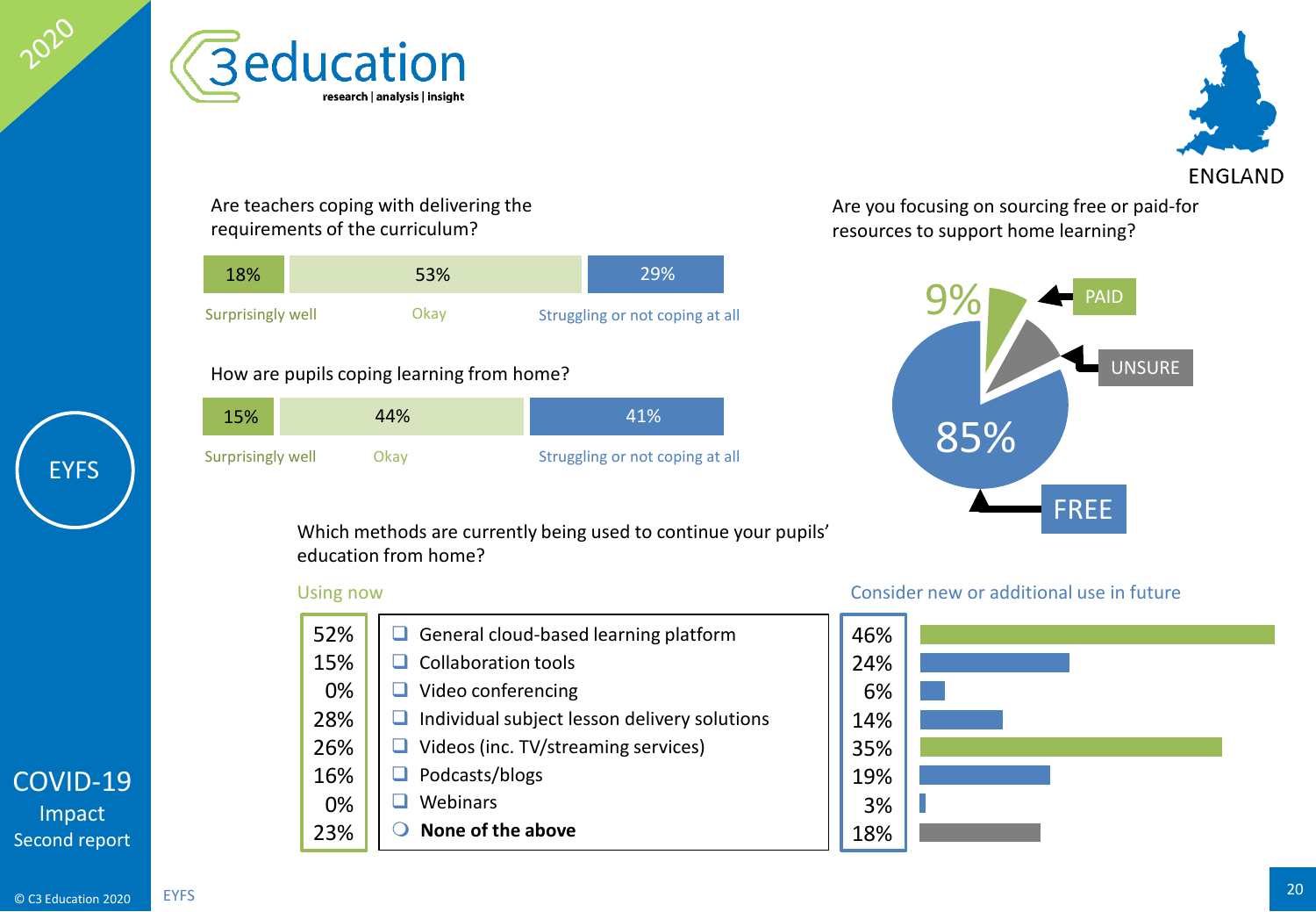<span id="page-20-0"></span>

**Beducation** research | analysis | insight

Do you consider you have enough information and guidance to deliver teaching in the current environment?

| 16%        | 55%      | 29%                       |
|------------|----------|---------------------------|
| Definitely | Somewhat | Not really, or not at all |

Outside of official sources (such as DfE and PHE), which sources of information and guidance is most likely to be helpful?

**O** MAT/LA  $\Box$  IT hardware providers  $\Box$  Software solution providers  $\Box$  Publishers  $\square$  External advisors □ Governors **None of the above** 41% 21% 29% 28% 17% 3% 24%

Are you anticipating adjusting how much you spend on teaching and learning resources this year because of the coronavirus?

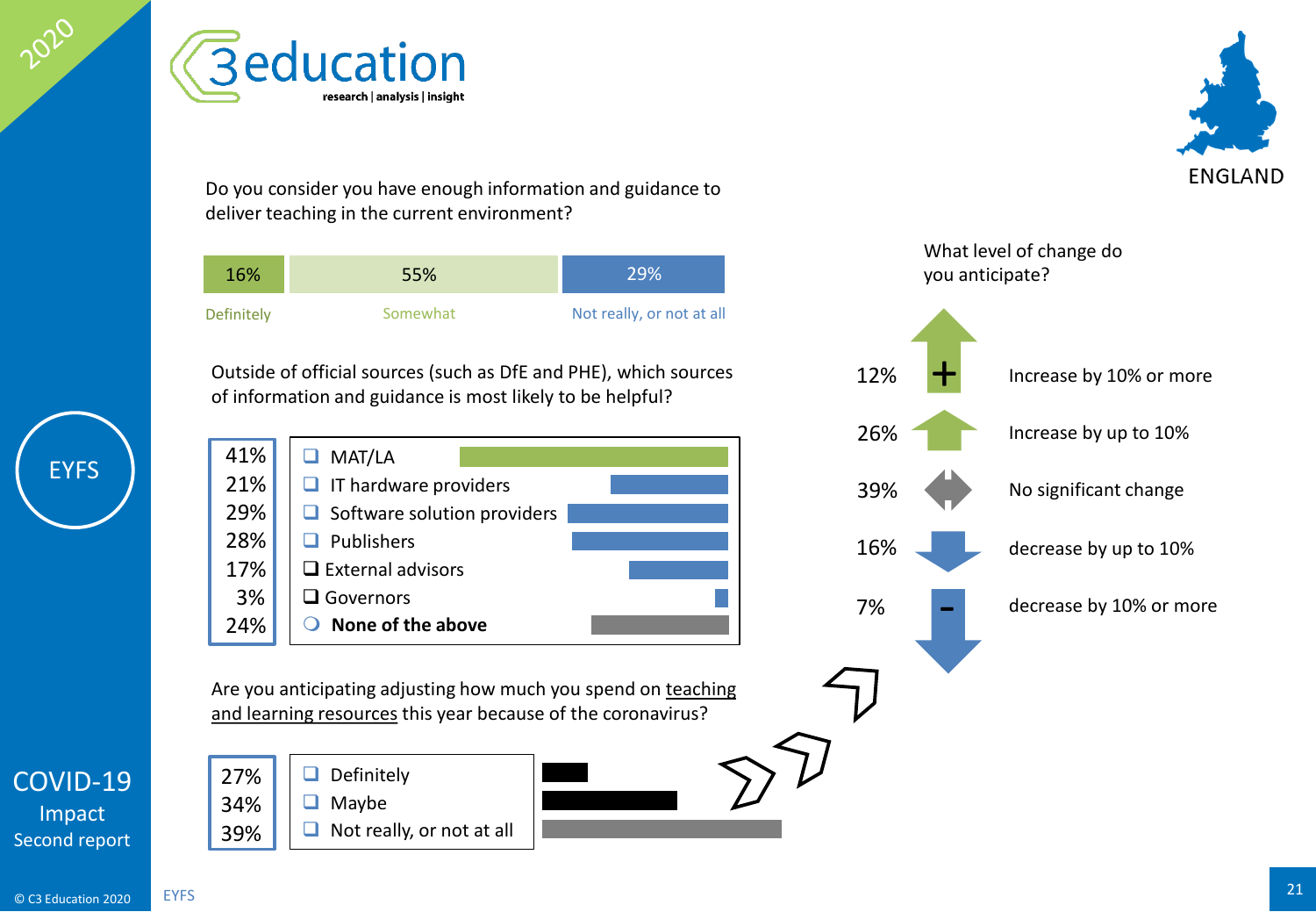





2020

Ch.2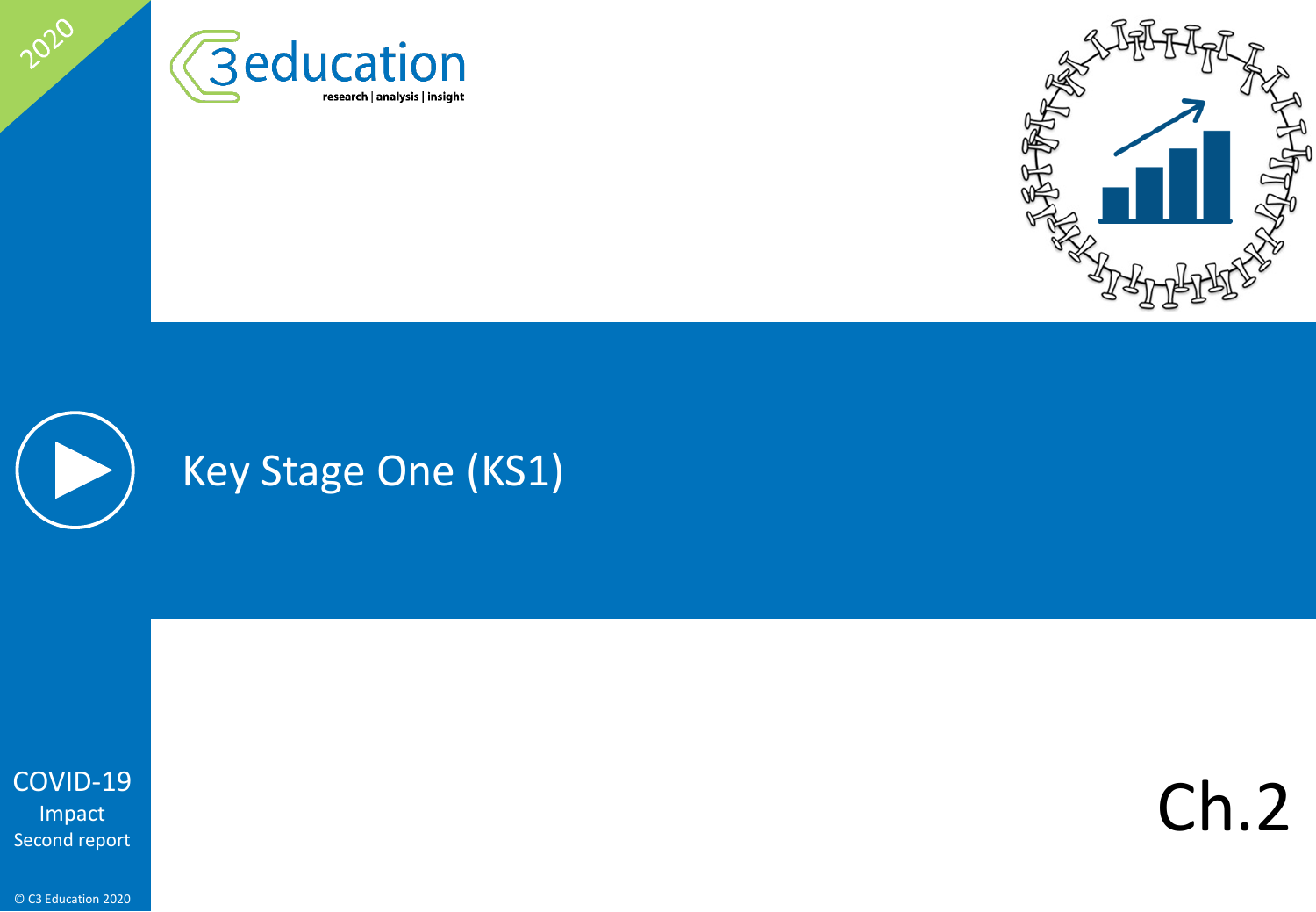



Are teachers coping with delivering the requirements of the curriculum?

research | analysis | insight

**Beducation** 

| 19%               | 53%  | 28%                             |
|-------------------|------|---------------------------------|
| Surprisingly well | Okav | Struggling or not coping at all |

## How are pupils coping learning from home?

| 16%               | 44%  | 40%                             |     |
|-------------------|------|---------------------------------|-----|
| Surprisingly well | )kav | Struggling or not coping at all | 81% |

Are you focusing on sourcing free or paid-for resources to support home learning?



Which methods are currently being used to continue your pupils' education from home?

| 49% | $\Box$ General cloud-based learning platform        |
|-----|-----------------------------------------------------|
| 15% | Collaboration tools                                 |
| 3%  | $\Box$ Video conferencing                           |
| 26% | $\Box$ Individual subject lesson delivery solutions |
| 24% | $\Box$ Videos (inc. TV/streaming services)          |
| 17% | $\Box$ Podcasts/blogs                               |
| 0%  | Webinars                                            |
| 24% | None of the above                                   |

## Using now Consider new or additional use in future

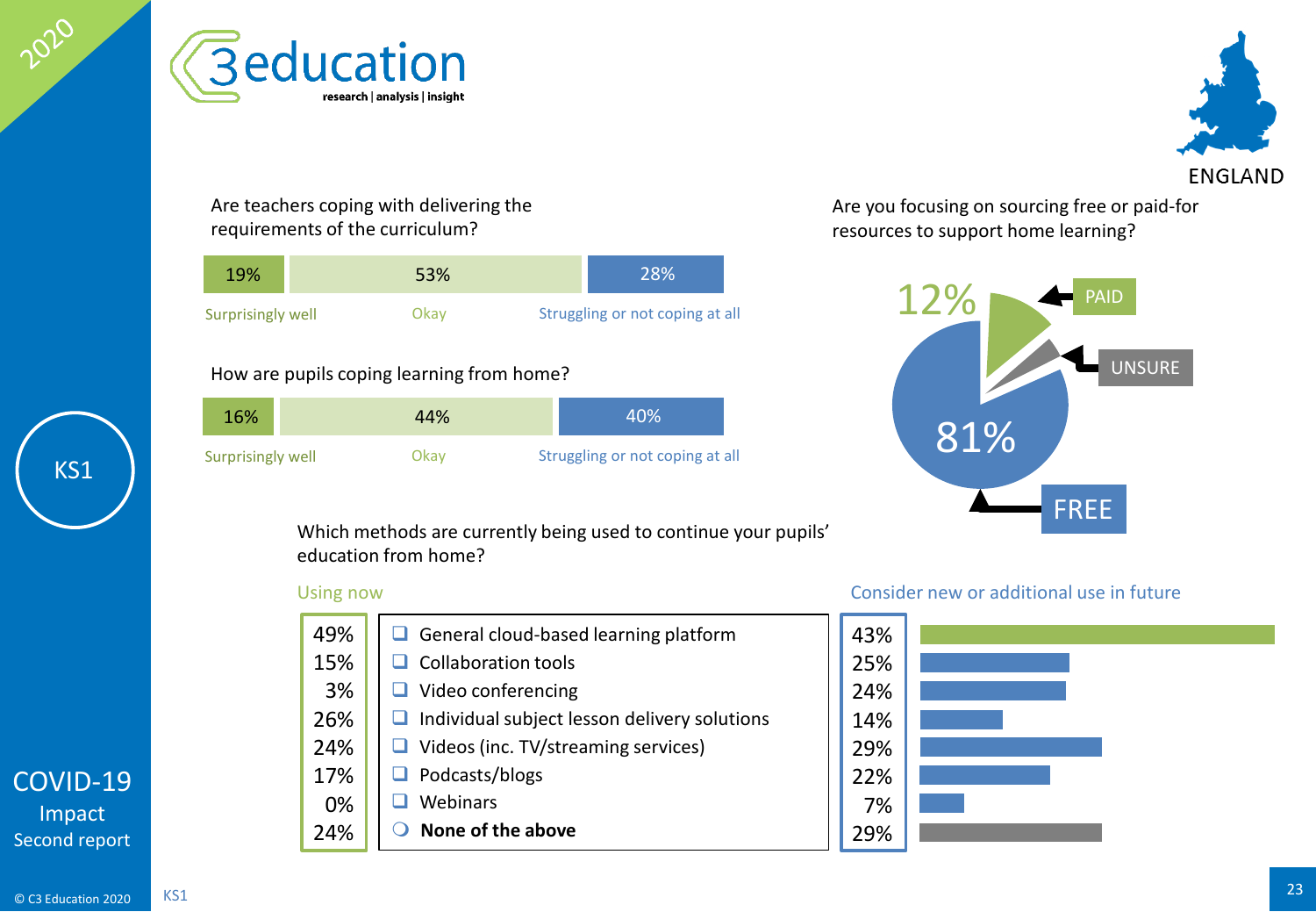

□ Governors 4% 20% and learning resources this year because of the coronavirus?

**Beducation** 

research | analysis | insight

[COVID-19](#page-1-0) Impact Second report

 $\Box$  Definitely  $\Box$  Maybe 37% 45% 18%

 $\Box$  Not really, or not at all



 $\Box$  MAT/LA  $\Box$  IT hardware providers  $\Box$  Software solution providers  $\Box$  Publishers  $\square$  External advisors 42% 21% 26% 37% 18%

- Outside of official sources (such as DfE and PHE), which sources of information and guidance is most likely to be helpful?
- 

Definitely **Somewhat** Not really, or not at all 17% 59% 24%

Do you consider you have enough information and guidance to deliver teaching in the current environment?



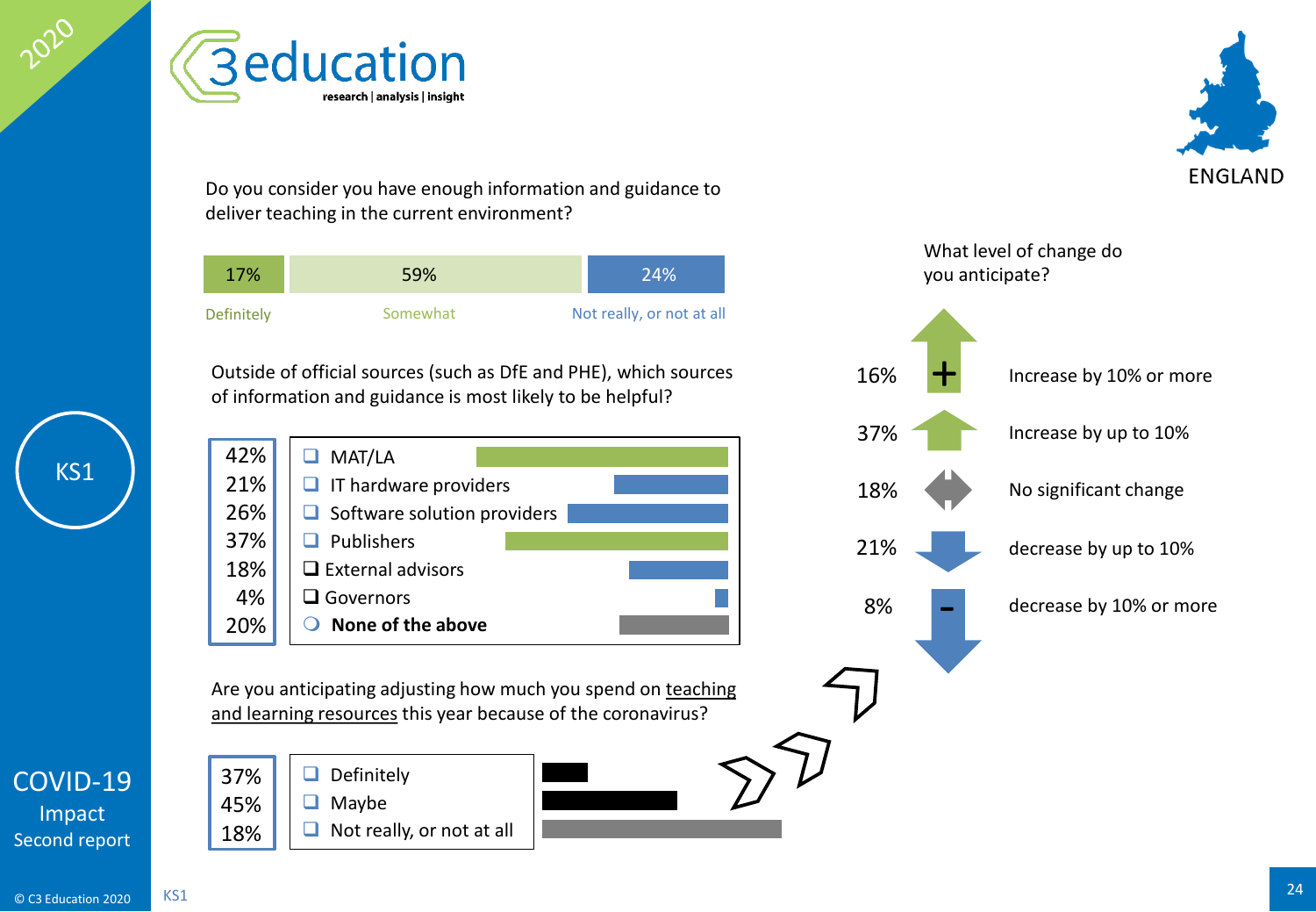





2020

Ch.3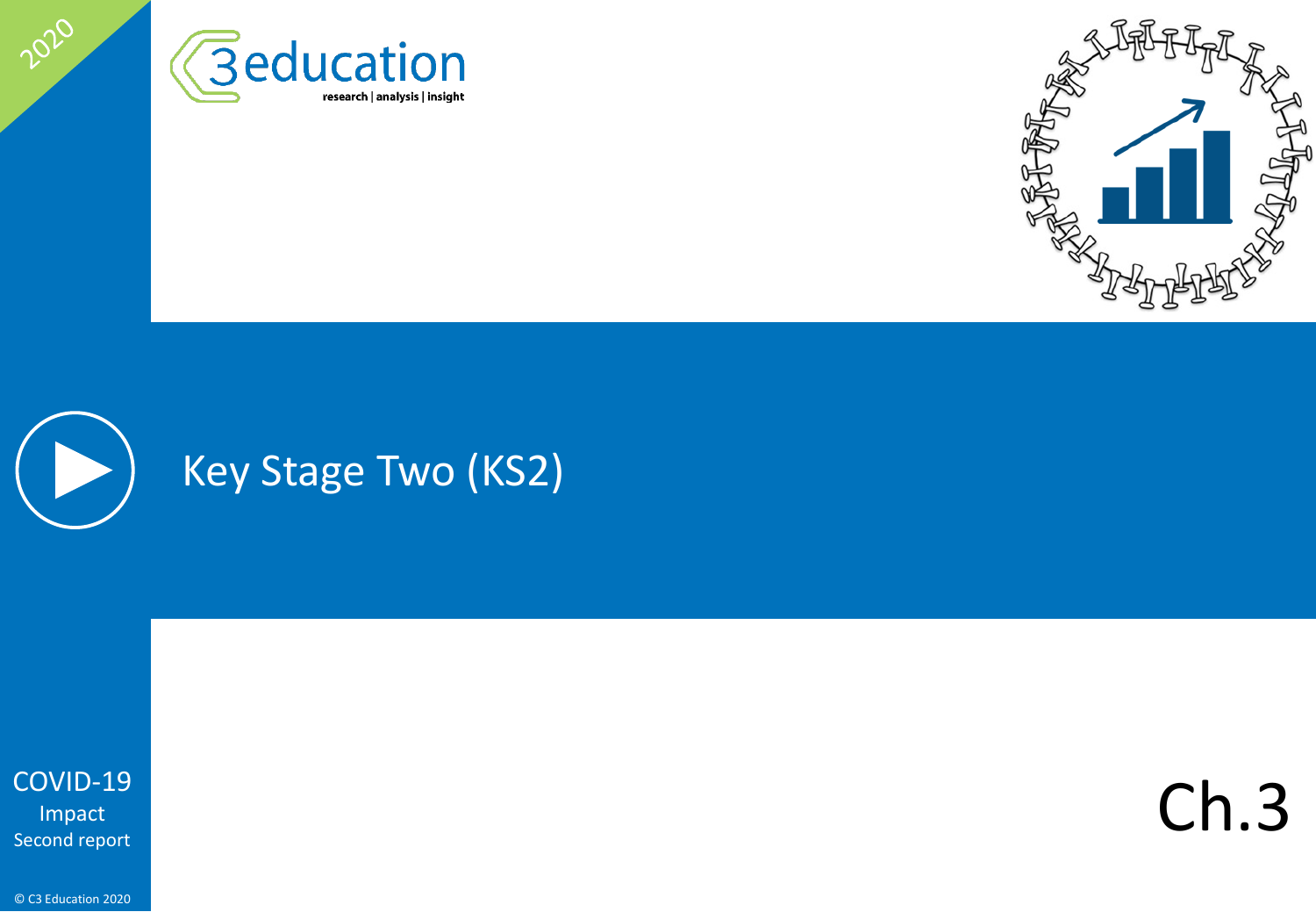<span id="page-25-0"></span>





Are teachers coping with delivering the requirements of the curriculum?

| 17%               | 54%  | <b>29%</b>                      |
|-------------------|------|---------------------------------|
| Surprisingly well | Okav | Struggling or not coping at all |

## How are pupils coping learning from home?

| 9%                | 42%  | 49%                             |     |  |
|-------------------|------|---------------------------------|-----|--|
| Surprisingly well | Okav | Struggling or not coping at all | 83% |  |

Are you focusing on sourcing free or paid-for resources to support home learning?



Which methods are currently being used to continue your pupils' education from home?

| 55% | $\Box$ General cloud-based learning platform        |
|-----|-----------------------------------------------------|
| 12% | Collaboration tools                                 |
| 12% | $\Box$ Video conferencing                           |
| 27% | $\Box$ Individual subject lesson delivery solutions |
| 25% | $\Box$ Videos (inc. TV/streaming services)          |
| 14% | $\Box$ Podcasts/blogs                               |
| 2%  | Webinars                                            |
| 18% | None of the above                                   |

## Using now Consider new or additional use in future

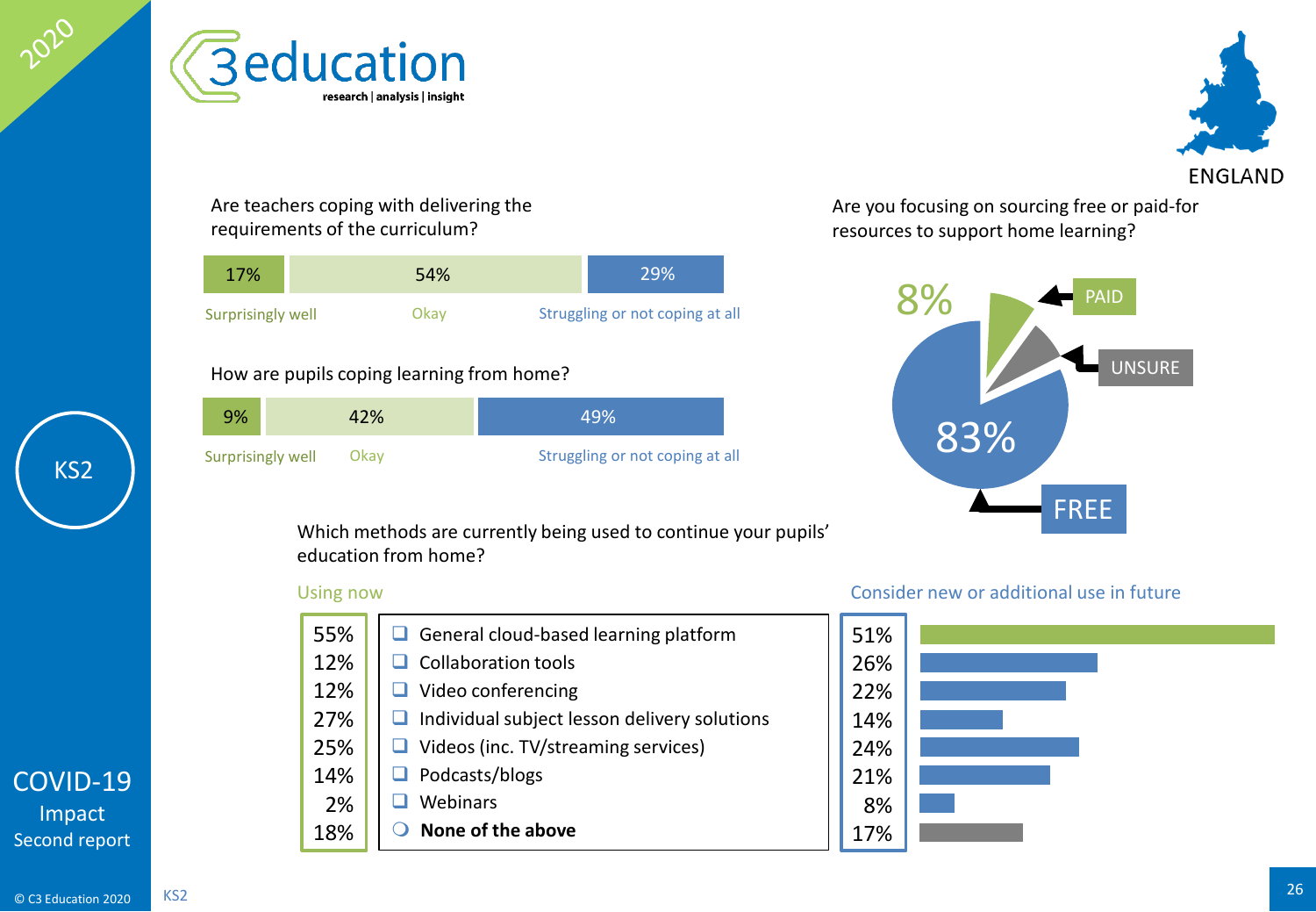

 $\Box$  MAT/LA

40% 14% 27% 32% 17% 4% 26%

 $\Box$  Publishers

□ Governors

 $\square$  External advisors

**None of the above**

Outside of official sources (such as DfE and PHE), which sources

Definitely Somewhat Not really, or not at all

Do you consider you have enough information and guidance to

Are you anticipating adjusting how much you spend on teaching and learning resources this year because of the coronavirus?

of information and guidance is most likely to be helpful?

8% 55% 37%

 $\Box$  IT hardware providers

deliver teaching in the current environment?

research | analysis | insight

**Beducation** 

 $\Box$  Software solution providers

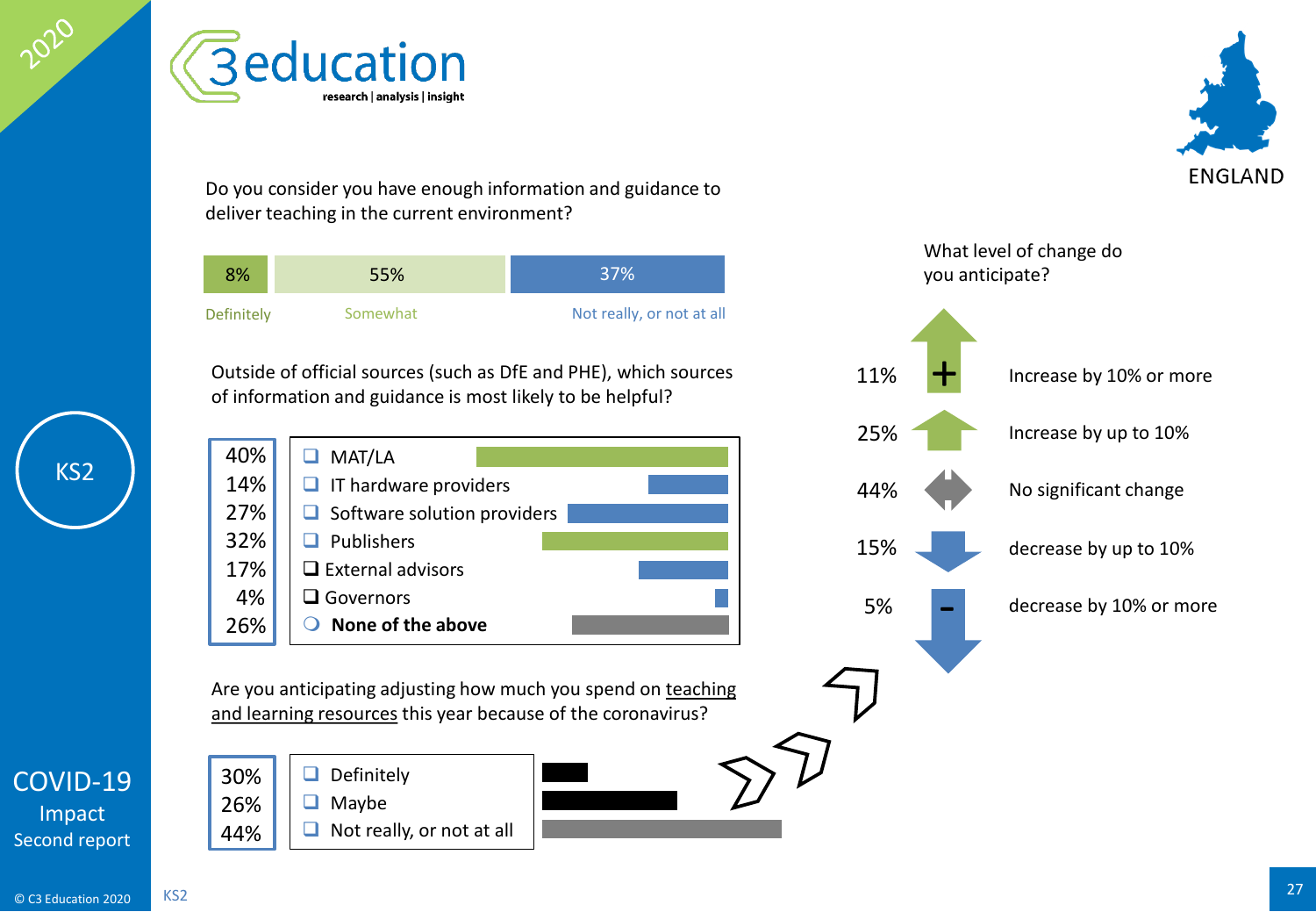





2020

Ch.4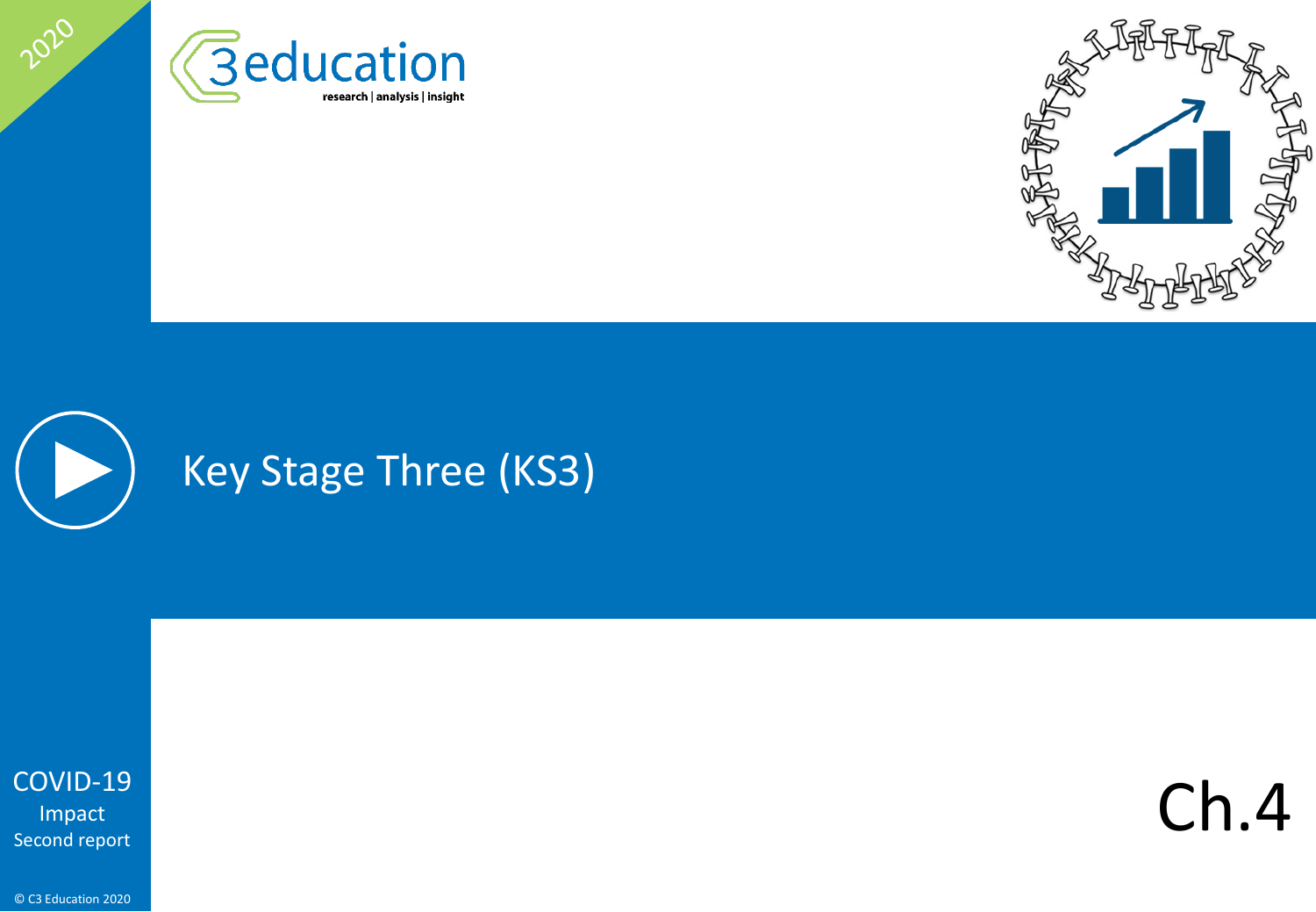







Are teachers coping with delivering the requirements of the curriculum?

| 26%               | 49%  | 25%                             |
|-------------------|------|---------------------------------|
| Surprisingly well | Okav | Struggling or not coping at all |

## How are pupils coping learning from home?

| 10%                    | 35% | 55%                             |     |
|------------------------|-----|---------------------------------|-----|
| Surprisingly well Okay |     | Struggling or not coping at all | 85% |

Are you focusing on sourcing free or paid-for resources to support home learning?



Which methods are currently being used to continue your pupils' education from home?

| 70% | $\Box$ General cloud-based learning platform        |
|-----|-----------------------------------------------------|
| 38% | $\Box$ Collaboration tools                          |
| 11% | $\Box$ Video conferencing                           |
| 35% | $\Box$ Individual subject lesson delivery solutions |
| 33% | $\Box$ Videos (inc. TV/streaming services)          |
| 22% | $\Box$ Podcasts/blogs                               |
| 2%  | Webinars                                            |
| 4%  | None of the above                                   |

### Using now Consider new or additional use in future

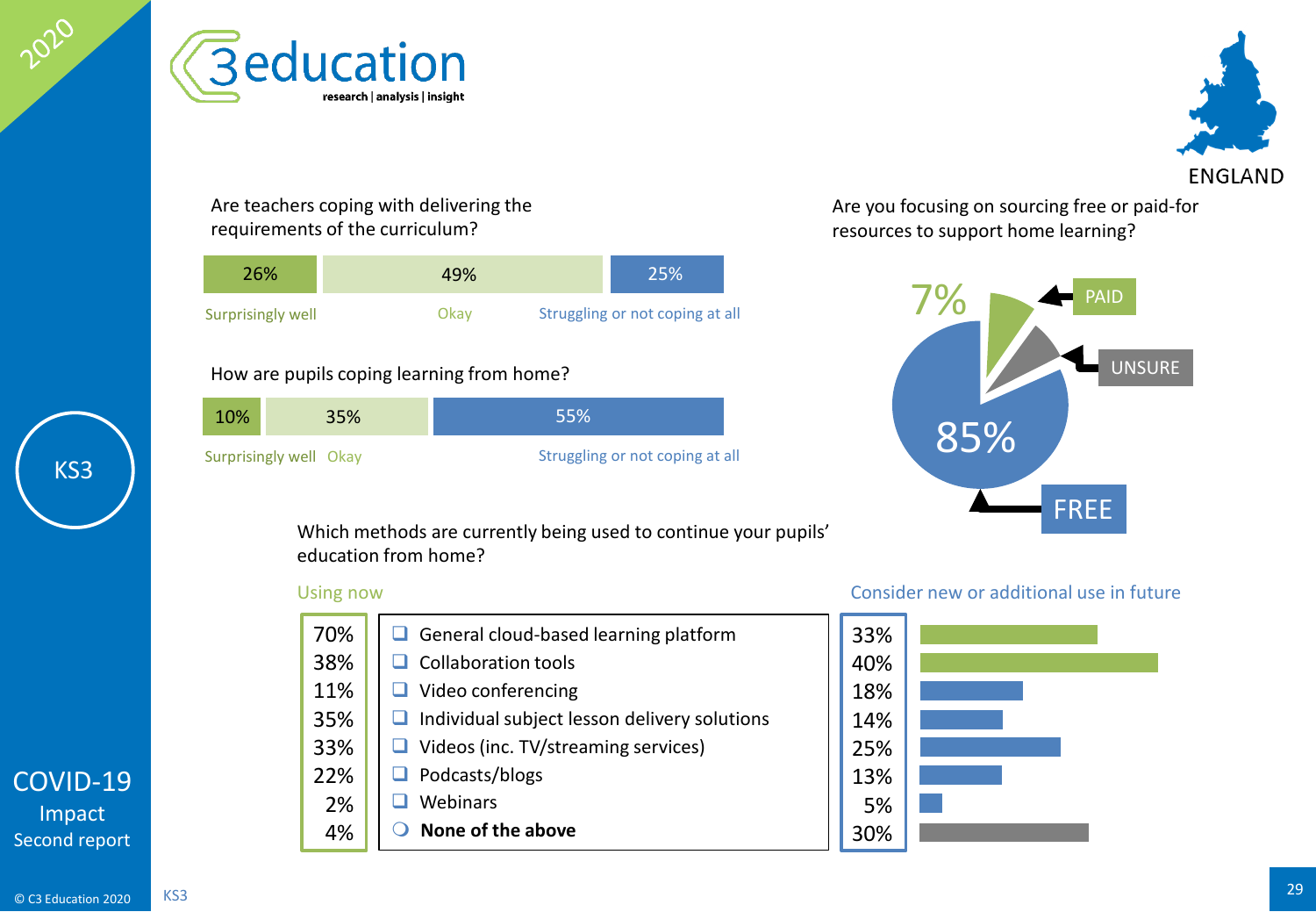



 $\Box$  MAT/LA

42% 14%

Are you anticipating adjusting how much you spend on teaching

Outside of official sources (such as DfE and PHE), which sources

Definitely **Somewhat** Not really, or not at all

16% 74% 10%

Do you consider you have enough information and guidance to

of information and guidance is most likely to be helpful?

 $\Box$  IT hardware providers

deliver teaching in the current environment?

research | analysis | insight

**Beducation** 

 $\Box$  Definitely  $\Box$  Maybe  $\Box$  Not really, or not at all 26% 31% 43%





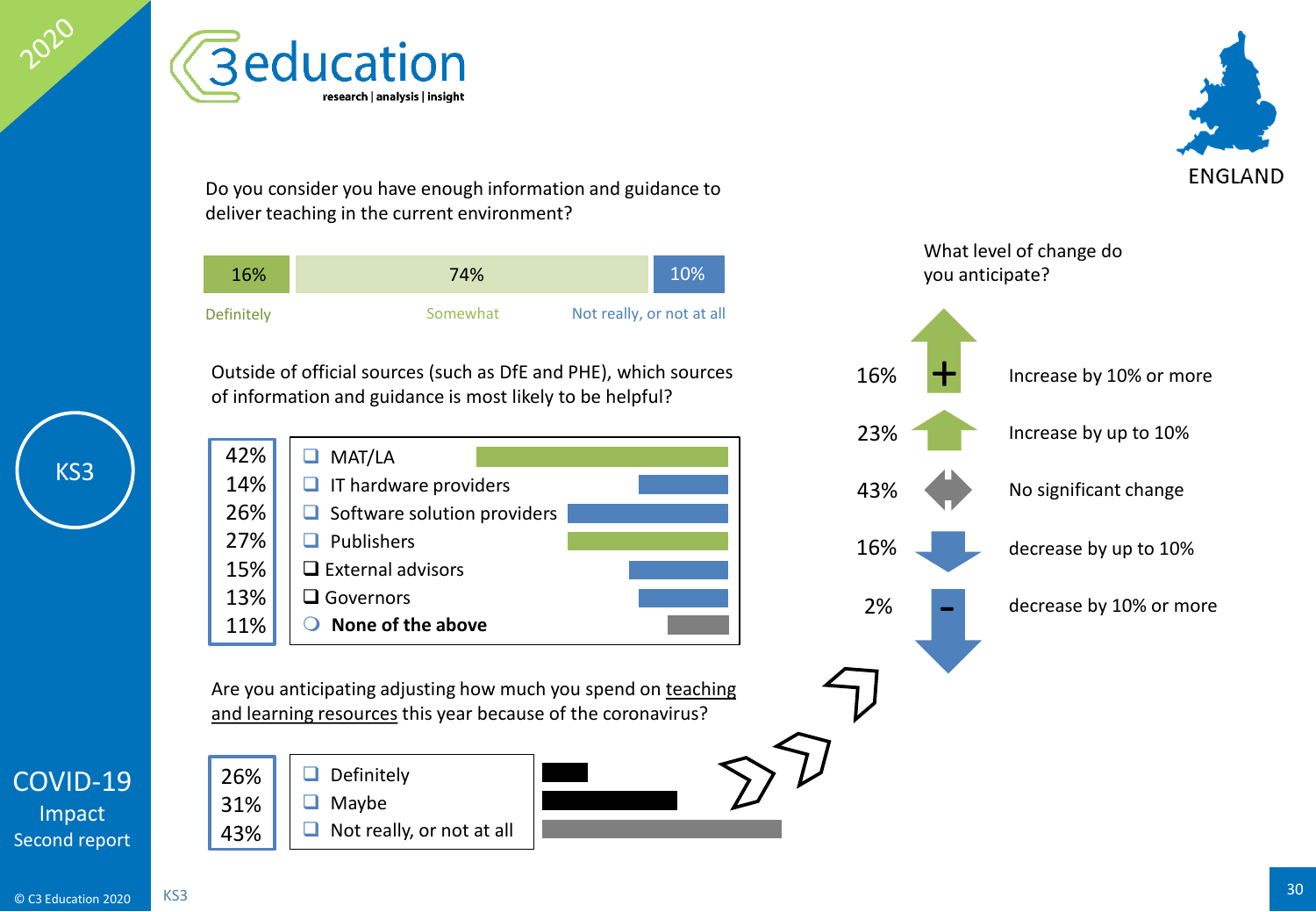





2020

Ch.5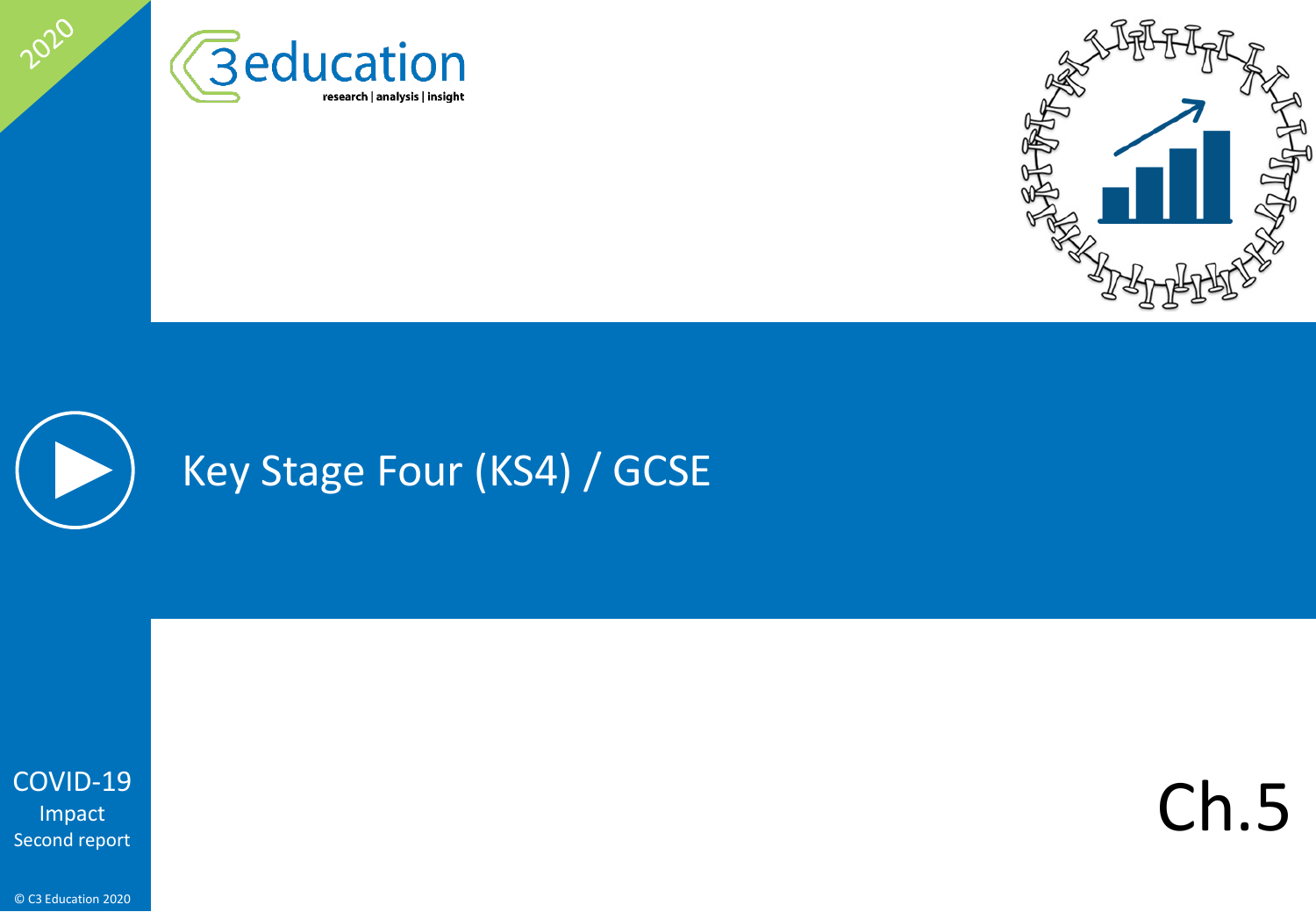







Are teachers coping with delivering the requirements of the curriculum?

| 14%               | 44%  | 42%                             |
|-------------------|------|---------------------------------|
| Surprisingly well | Okav | Struggling or not coping at all |

## How are pupils coping learning from home?

| 12%                    | 38% | 50%                             |     |
|------------------------|-----|---------------------------------|-----|
| Surprisingly well Okay |     | Struggling or not coping at all | 71% |

Are you focusing on sourcing free or paid-for resources to support home learning?



Which methods are currently being used to continue your pupils' education from home?

| 71% | General cloud-based learning platform        |
|-----|----------------------------------------------|
| 48% | Collaboration tools                          |
| 17% | Video conferencing                           |
| 44% | Individual subject lesson delivery solutions |
| 37% | Videos (inc. TV/streaming services)          |
| 23% | Podcasts/blogs                               |
| 7%  | Webinars                                     |
| 4%  | None of the above                            |

## Using now Consider new or additional use in future

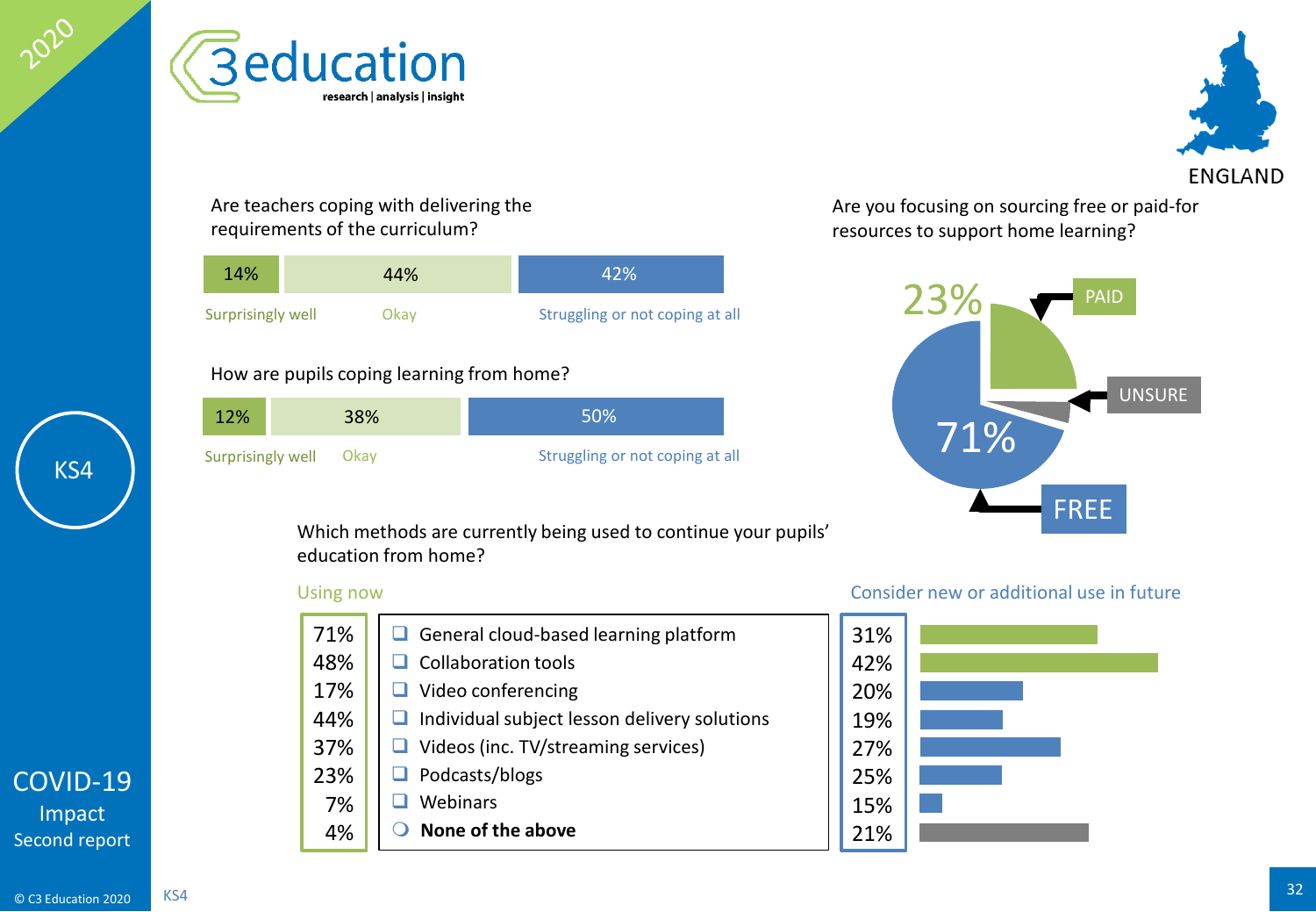



Do you consider you have enough information and guidance to deliver teaching in the current environment?

**Beducation** 

research | analysis | insight

| 18%        | 74%                                   | 8% |
|------------|---------------------------------------|----|
| Definitely | Not really, or not at all<br>Somewhat |    |

Outside of official sources (such as DfE and PHE), which sources of information and guidance is most likely to be helpful?

**O** MAT/LA  $\Box$  IT hardware providers  $\Box$  Software solution providers  $\Box$  Publishers  $\square$  External advisors □ Governors **None of the above** 44% 15% 31% 28% 19% 14% 9%

Are you anticipating adjusting how much you spend on teaching and learning resources this year because of the coronavirus?

- -



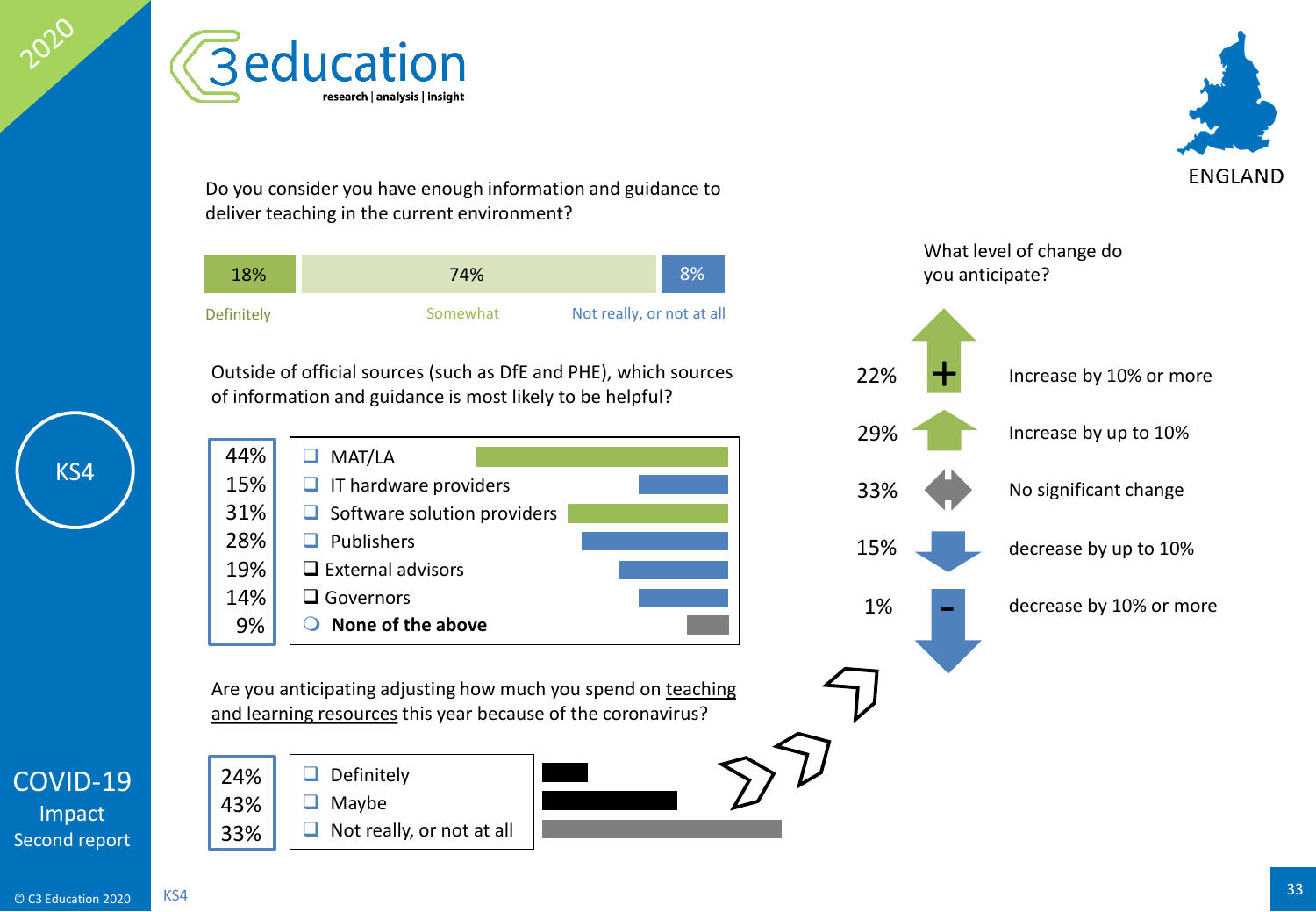





2020

Ch.5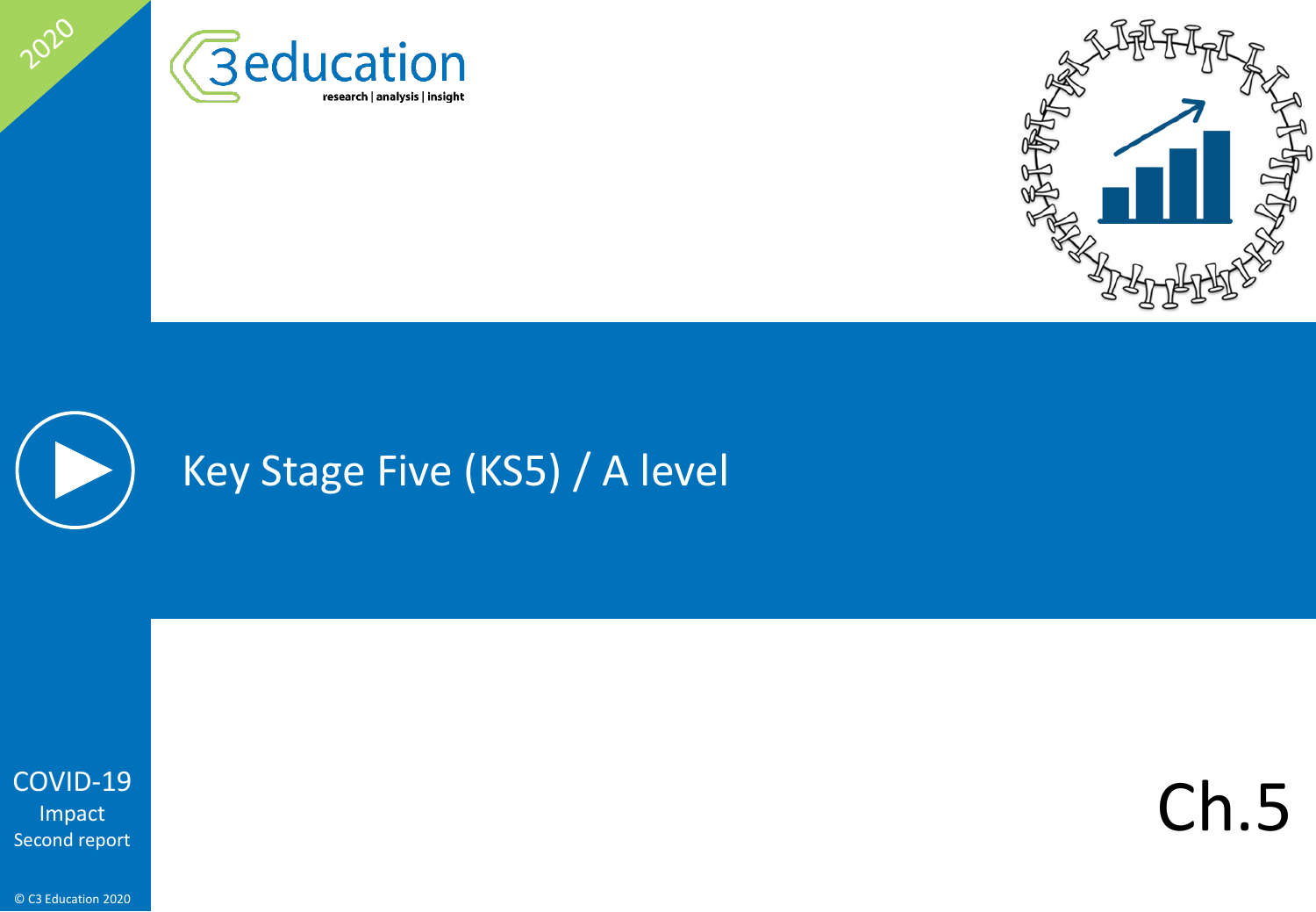





research | analysis | insight

| 32%               | 52%                                     | 16% |  |
|-------------------|-----------------------------------------|-----|--|
| Surprisingly well | Struggling or not coping at all<br>Okav |     |  |

## How are pupils coping learning from home?

| 23%               | 35%   | 42%                             |     |
|-------------------|-------|---------------------------------|-----|
| Surprisingly well | .Jkav | Struggling or not coping at all | 87% |



Are you focusing on sourcing free or paid-for resources to support home learning?



Which methods are currently being used to continue your pupils' education from home?

| 68% | $\Box$ General cloud-based learning platform        |
|-----|-----------------------------------------------------|
| 56% | $\Box$ Collaboration tools                          |
| 26% | $\Box$ Video conferencing                           |
| 45% | $\Box$ Individual subject lesson delivery solutions |
| 45% | $\Box$ Videos (inc. TV/streaming services)          |
| 29% | $\Box$ Podcasts/blogs                               |
| 13% | Webinars                                            |
| 6%  | None of the above                                   |

## Using now Consider new or additional use in future

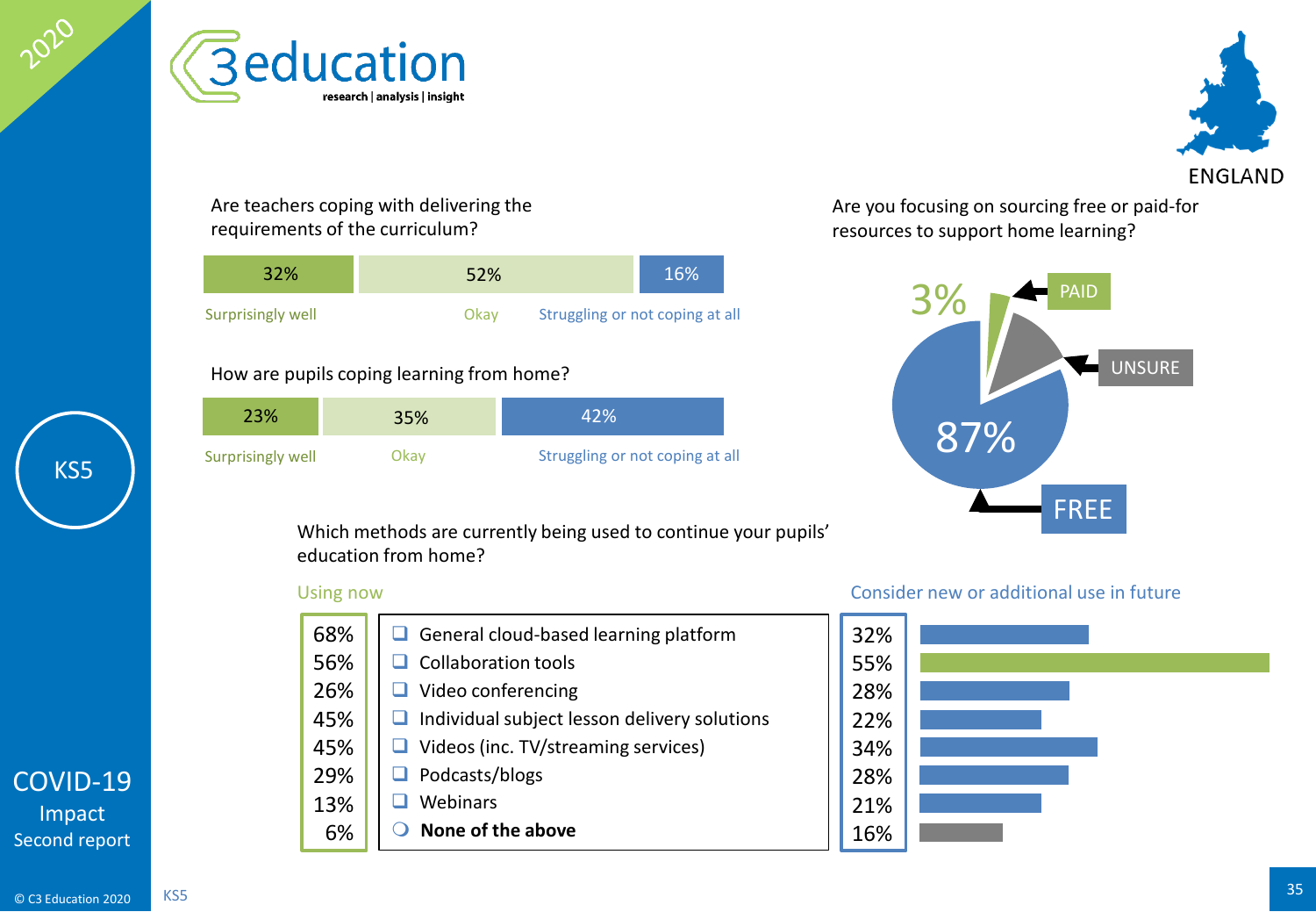

**Beducation** research | analysis | insight

Do you consider you have enough information and guidance to deliver teaching in the current environment?

| 7%         | 90%      |                           |
|------------|----------|---------------------------|
| Definitely | Somewhat | Not really, or not at all |

Outside of official sources (such as DfE and PHE), which sources of information and guidance is most likely to be helpful?



Are you anticipating adjusting how much you spend on teaching and learning resources this year because of the coronavirus?

[COVID-19](#page-1-0) Impact Second report





21% 49% 30% **ENGLAND**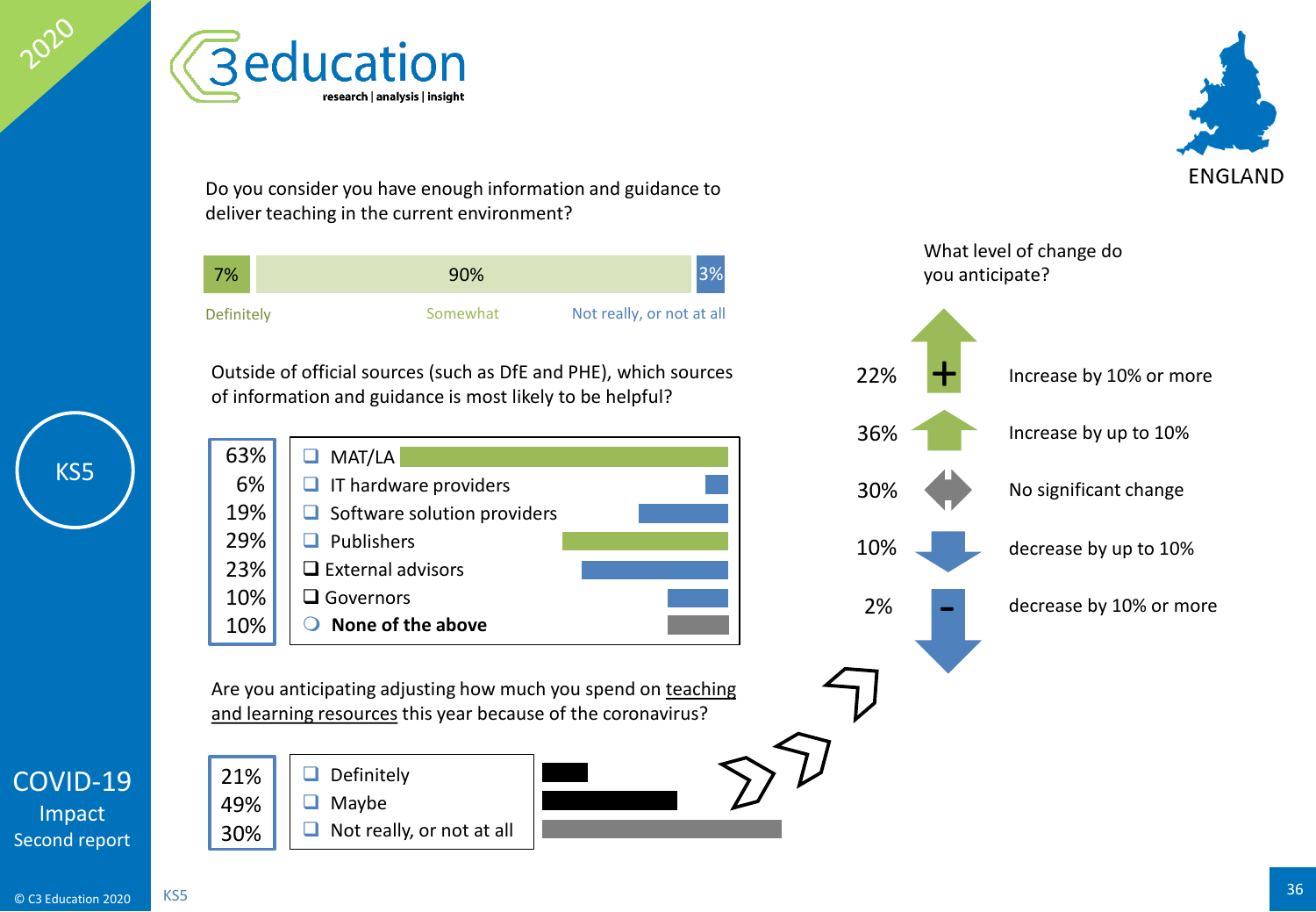



<span id="page-36-0"></span>2020

End